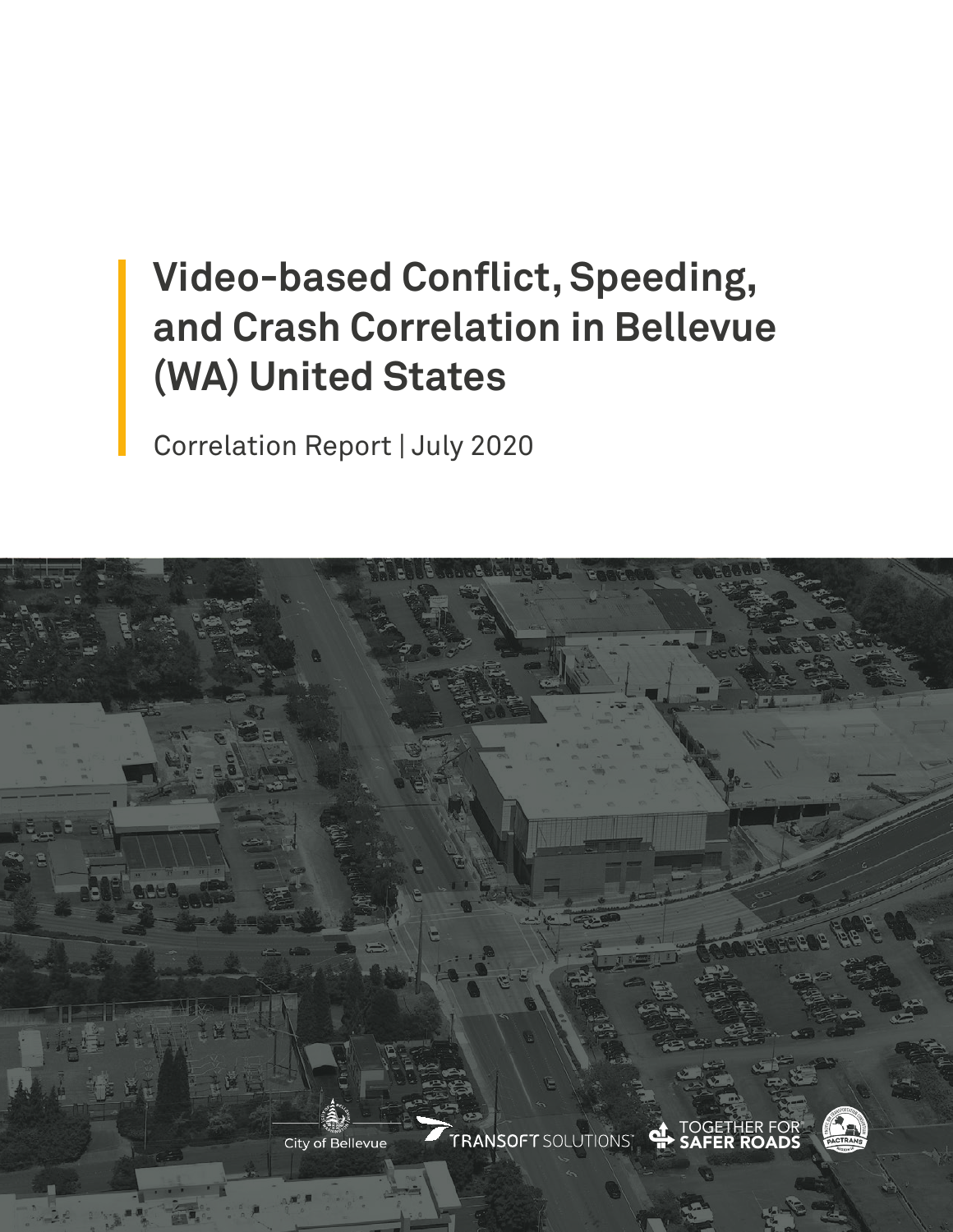| Key Terms                                                                                                                                                                                            | 3                                |
|------------------------------------------------------------------------------------------------------------------------------------------------------------------------------------------------------|----------------------------------|
| <b>Executive Summary</b>                                                                                                                                                                             | 5                                |
| <b>Introduction</b><br>1.1 Project Motivation and Objectives<br>1.2 Conflicts as a Safety Indicator<br>1.3 Past Studies and Research on the<br>Relationship Between Traffic Conflicts and<br>Crashes | 7<br>7<br>8<br>8                 |
| 1.4 Speeding in the City of Bellevue<br>1.5 Past Studies and Research on the<br>Relationship Between Driver Speeds and<br>Crashes                                                                    | $\Theta$<br>$\Theta$             |
| 1.6 Methodology                                                                                                                                                                                      | 10                               |
| <b>Network Traffic Data</b><br>2.1 Crash Data<br>2.2 PET Data<br>2.3 Summary of Excessive Speeding Findings in<br>Bellevue                                                                           | 11<br>11<br>12<br>13             |
| <b>Statistical Analysis</b>                                                                                                                                                                          | 15                               |
| <b>Intersection Analysis</b>                                                                                                                                                                         | 17                               |
| <b>Conclusion</b><br>5.1 Lessons Learned<br>5.2 Limitations<br>5.3 Related Work<br>5.4 Future Work<br>5.5 Acknowledgements                                                                           | 19<br>19<br>19<br>20<br>20<br>20 |
| <b>Bibliography</b>                                                                                                                                                                                  | 21                               |
| <b>Appendix</b>                                                                                                                                                                                      | 23                               |

Contents **Contents**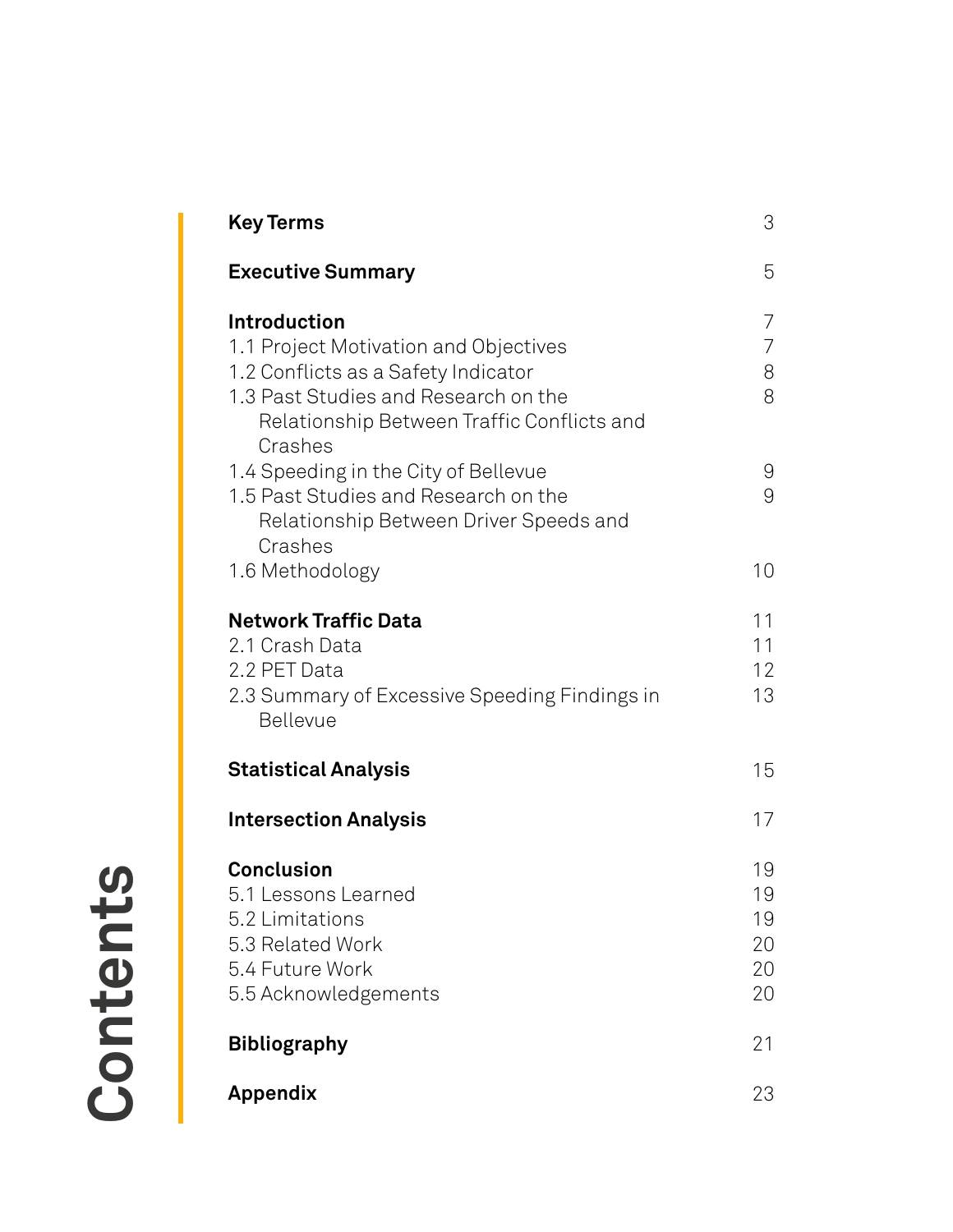# **Key Terms**

#### **Conflict**

an observable event which would end in a collision unless one of the involved road users changes their trajectory or speed. In this paper conflicts are measured using post-encroachment time (PET)

#### **Critical Conflict**

Conflicts with PETs lower than 2 seconds

#### **Driver**

A legacy term for what is now more formally known as a motorized road user. In reality traffic data acquisition is performed on vehicular-shaped objects of various (FHWA-compliant) classifications (passenger cars, pickups, single-unit trucks, etc.) which usually (but not always) have at least one operator (the now more formal definition of "driver") and which may or may not have other occupants on board. The traffic data acquisition system does not observe vehicle operators/drivers directly, nor does it count onboard passengers, and therefore cannot distinguish between vehicles operating in autonomous mode and manual mode, if that vehicle model supports CAV functionality. Any and all references to "drivers" in text are made with the assumption that the number of motorized road users operating in autonomous mode is insignificant at the time of data collection and therefore does not skew human behavior analysis results.

#### **Excessive Speed**

The median speed of the road user's speed while they are speeding

#### **High Injury Network (HIN)**

A specific subset of the roadway network in Bellevue used to prioritize for proactive education, enforcement, engineering, and engagement for the benefits of all modes. The HIN was created weighing killed or severely injured collisions more heavily than less-severe collisions

#### **Post-Encroachment Time (PET)**

The time between when the first road user leaves the conflict point and the second road user arrives at that point. Dangerous interactions tend to have lower PETs

#### **Road User**

A road user is any entity moving along the road. The video analytics detects and tracks all motorized vehicles (cars, buses, pickup trucks, work vans, single-unit trucks, articulated trucks, and motorcyclists), bicyclists, and pedestrians

#### **Scenario**

An event involving two different road movements.

#### **Speed**

The video analytics platform used defines a road user's speed as the median speed of the road user while they are in motion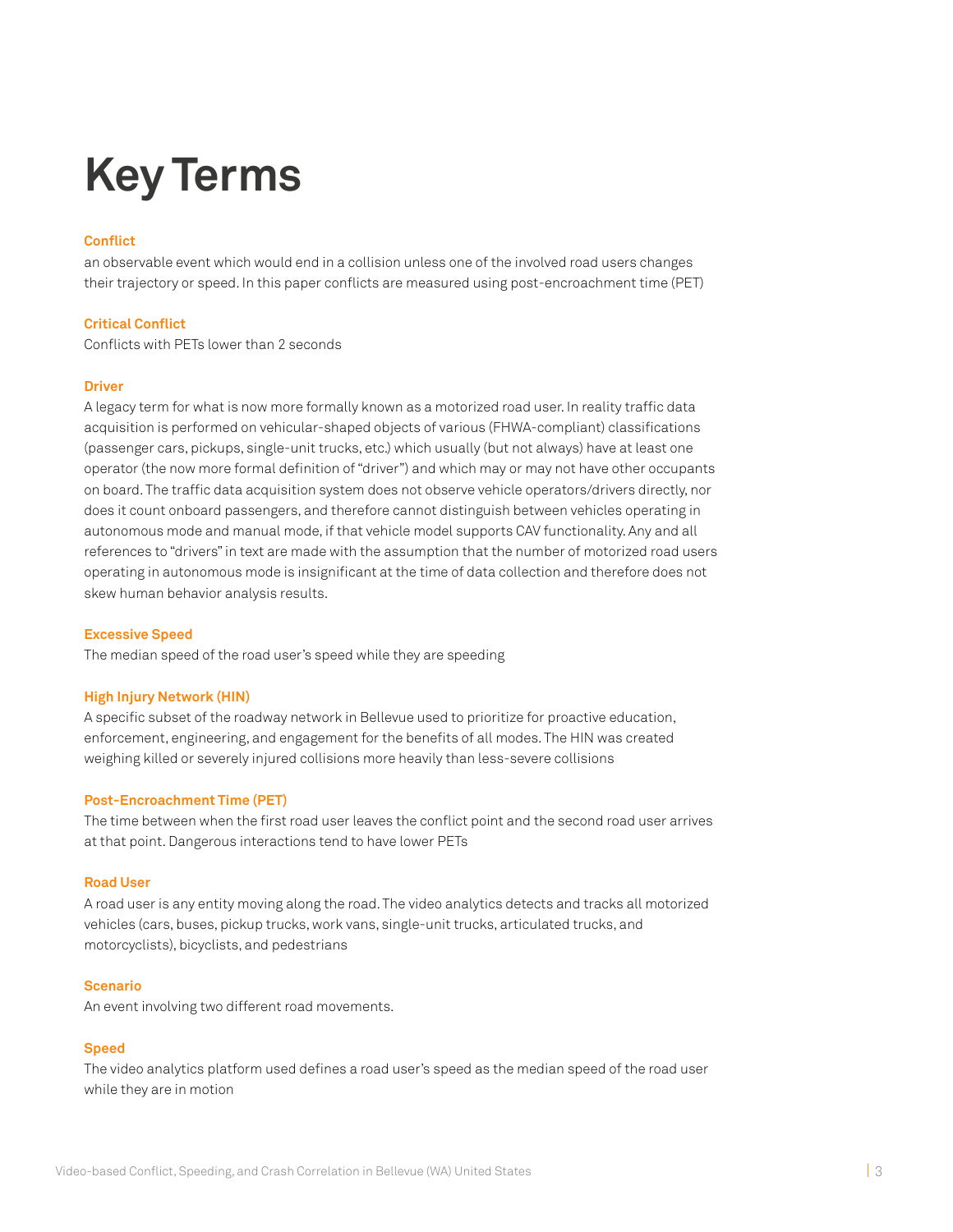#### **Speeding**

A road user is speeding when they are traveling above the posted speed limit for more than 20-percent of their moving trajectory

#### **Speeding Incidence Rate**

The proportion of the speeding road users from all the roads. In this report, speeding incidence rates are given per 10,000 road users.

**Trajectory**  A road user's path

#### **Video Analytics**

Automatic video content analysis using machine learning to provide temporal and spatial information about traffic events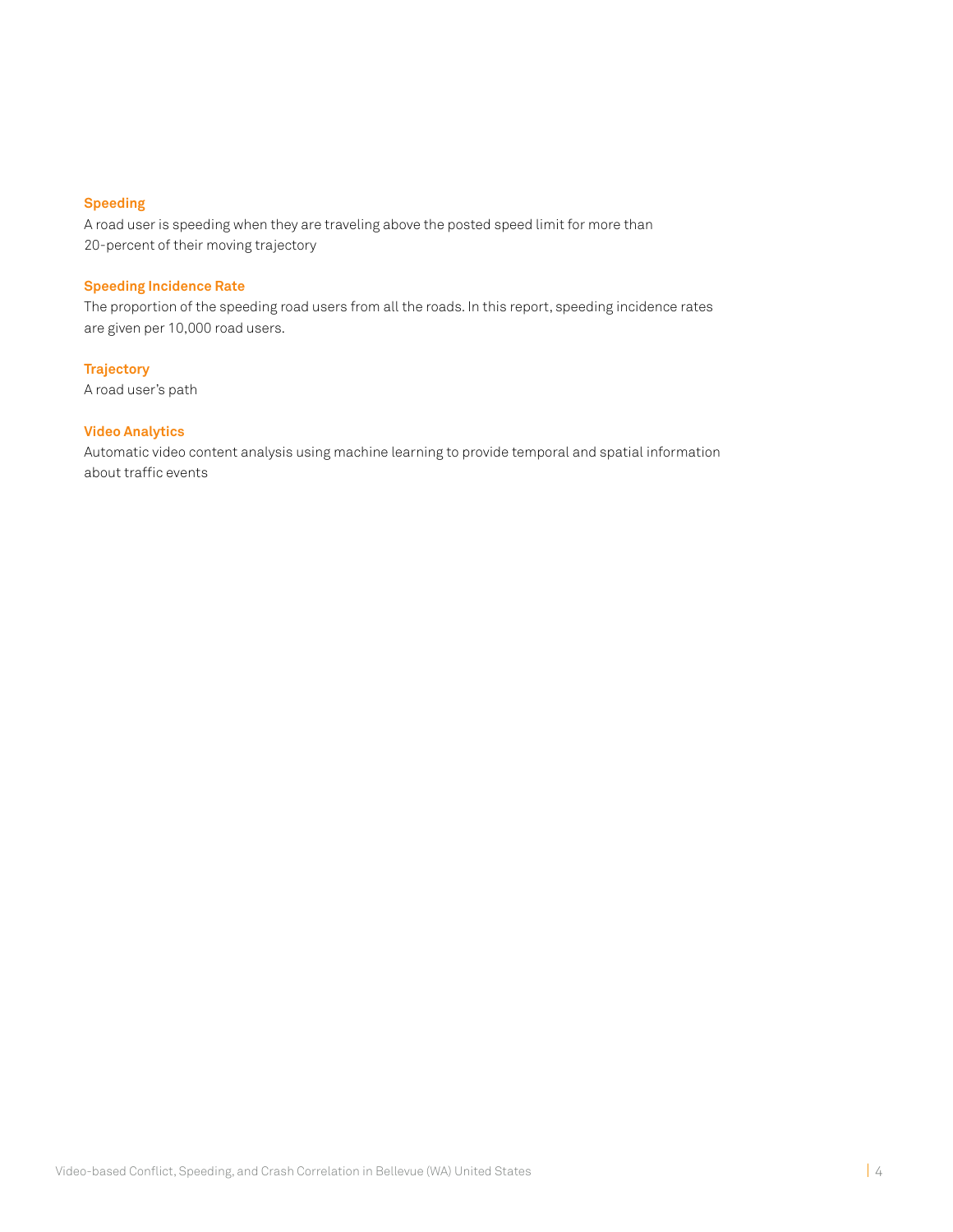# **Executive Summary**

As part of the City of Bellevue's Vision Zero goal to eliminate traffic deaths and serious injuries by 2030, the City has partnered with Together for Safer Roads and Transoft Solutions (ITS) Inc., formerly Brisk Synergies, on a network-wide traffic conflict screening using video analytics. This project leverages video footage from existing traffic cameras to obtain useful data that can be searched, managed, and used to provide traffic management centers with detailed information on traffic volumes, speeds, and other conditions, and allow a more rapid response to traffic incidents. Two additional reports have been produced throughout this partnership and presented the results of a network screening and conflict analysis (Video-based Network-wide Conflict Analysis to Support Vision Zero in Bellevue (WA) United States) and on speed and speeding analysis (Video-based Network-wide Speed and Speeding Analysis to Support Vision Zero in Bellevue (WA) United States). This third and last report explores a correlation between conflict and speeding measurements generated by BriskLUMINA, and crashes from the data obtained from a sample of intersections in the City of Bellevue, WA, United States.

For the first two reports, video footage was obtained for 40 intersections. For this third report, only 10 intersections with both conflict and crash data were used. These 10 intersections were those in which crash data by scenarios was matched to conflict scenarios and, more importantly, for the top 10 intersections with the highest number of crashes that were correlated with scenarios identifiable by the video analysis. The footage was taken daily (16 hours per day) for the months of August and September 2019, resulting in just under 40,000 hours of footage. Using video analytics, data was obtained on road user counts, road user speeds, and conflicts (measured using post-encroachment time or "PET"). Results from the entirety of the footage were used to gain insight; however, the data presented in this report is from a full week in September 2019 (1,120 hours). The general summary statistics were obtained from September 13th to September 19th. Two correlations, between conflict rates and crash rates and speeding incidence rates and crash rates, were performed.

## **Key findings**

The following are conclusions derived from the data summaries:

- Preliminary success was achieved in modeling collisions using collision indicators including traffic conflicts based on PET.
- Of the crash data that was correlated to scenarios identifiable by BriskLUMINA, the most frequent crashes were between left-turning and through drivers (driver-driver crashes). Driver-pedestrian crash rates were found to be 1.6 times higher than driver-driver crash rates.
- Conflict data indicates that conflicts between left-turning and through drivers were the most frequent throughout the network, which matched the crash data findings.

Count regression models (e.g., Poisson and Negative Binomial or NB models) were generated using data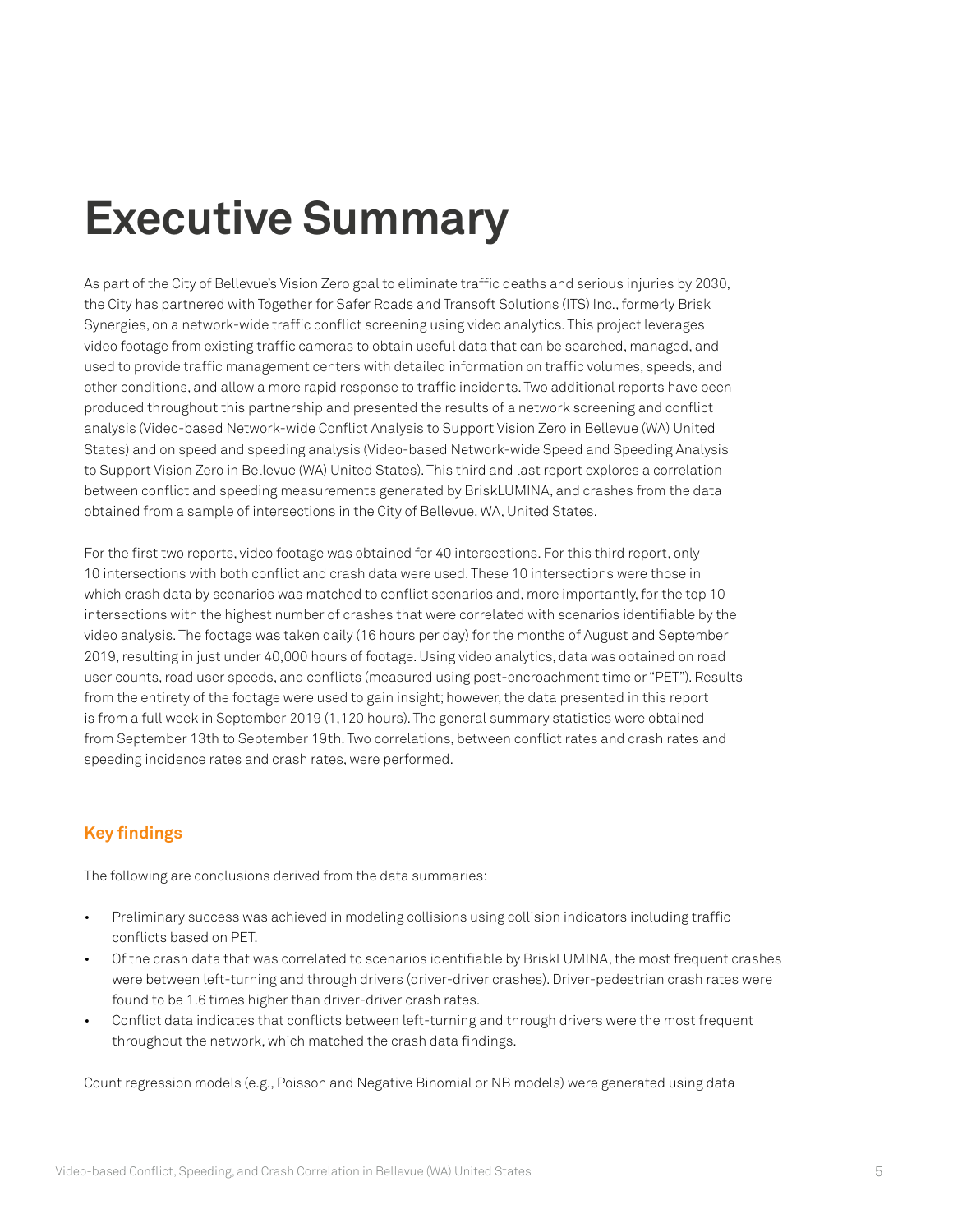of the top 10 intersections with the most crashes. The models found a positive and statistically significant non-linear association between conflict and crash rates; however, no statistically significant correlation was found between speeding incidence and crash rates. Not surprisingly, increased volumes were found to have a statistically significant correlation with increased conflict frequency as well as with increased crash rates in a non-linear way. In addition, a hotspot analysis was performed on the intersection with the highest number of crashes, 112th Ave & Main St. It was found that the movements with the highest crash rates at the intersection were in line with the movements found to have the highest critical conflict, but not enough data was available to make a conclusive inference about speeding incidence rates.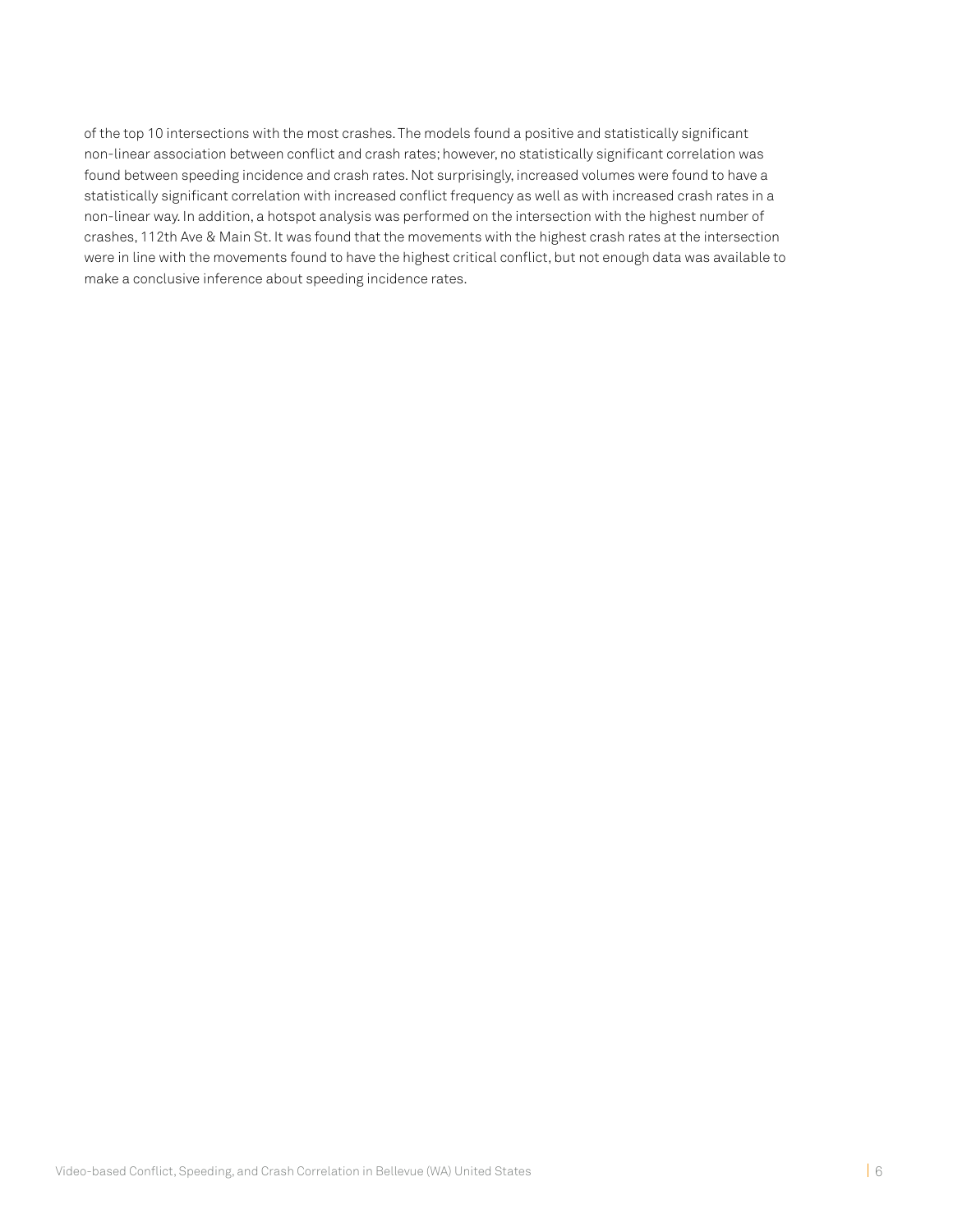# **Introduction 1**

# **1.1 Project Motivation and Objectives**

As pedestrian and bicycle fatalities continue to rise nationwide, there is a need for improved data driven approaches to achieve our collective goal of Vision Zero – eliminating traffic fatalities and serious injuries to ensure that everyone can safely move around in our communities. Between 2009 and 2018, 66-percent of all fatal and serious-injury collisions in the City of Bellevue, Washington occurred along just 9-percent of streets (Breiland, C., Weissman, D., Saviskas, S., & Wasserman, D., 2019). Pedestrians and cyclists are vulnerable road users (RUs) and made up 5-percent of all collisions during this time but comprised 46-percent of all serious injuries and fatalities. An analysis of the collisions indicates that the following five road user behaviors contributed to 70-percent of all fatal and serious injuries: driver's failure to yield to a pedestrian, failure to grant right-of-way to a motorist, driver distraction, intoxication, and speeding.

In response to these road safety concerns, the City of Bellevue passed a Vision Zero resolution in 2015 to strive to eliminate traffic fatalities and serious injuries by 2030. In 2018, the City of Bellevue partnered with Transoft Solutions (ITS) Inc., formerly Brisk Synergies, to conduct a citywide network screening analysis to better understand the factors that impact the safety of its transportation system and leverage this insight to identify improvements and evaluate outcomes. BriskLUMINA, a product of Transoft Solutions (ITS) Inc., uses computer vision and artificial intelligence to analyze traffic video. Camera footage is analyzed to obtain data about surrogate safety indicators including road user speeds and near-misses. Results are often used to validate road improvements, determine high-risk locations, and determine the most severe conflicts and interactions at an intersection, roundabout, or road segment.

The objective of this report is to study the association between conflict and speeding data with crashes from the data obtained in Bellevue. Count regression models were generated from the data of the top 10 intersections with the most crashes. The results of this analysis are presented in section 3 of this report.

## **1.2 Conflicts as a Safety Indicator**

Many governmental agencies continue to rely on traditional traffic safety approaches. They intervene only after enough police crash reports are filed to trigger a High Crash Corridor designation. This reactive approach to prevent crash recurrence has well documented limitations.

- Studying collision data is reactive; safety evaluation takes place after collisions occur, making it nearly impossible to achieve the goal of zero traffic deaths and serious injury collisions;
- The infrequent nature of traffic collisions necessitates years of observation to achieve statistical significance — up to 5 or even 10 years of data in the cases of studies involving single sites and/or lowtraffic volume locations - during which time locations can change significantly.
- It is well-documented that traffic crashes and injuries are under-reported in many localities and
- There are societal barriers in using the general public to test unknown safety countermeasures.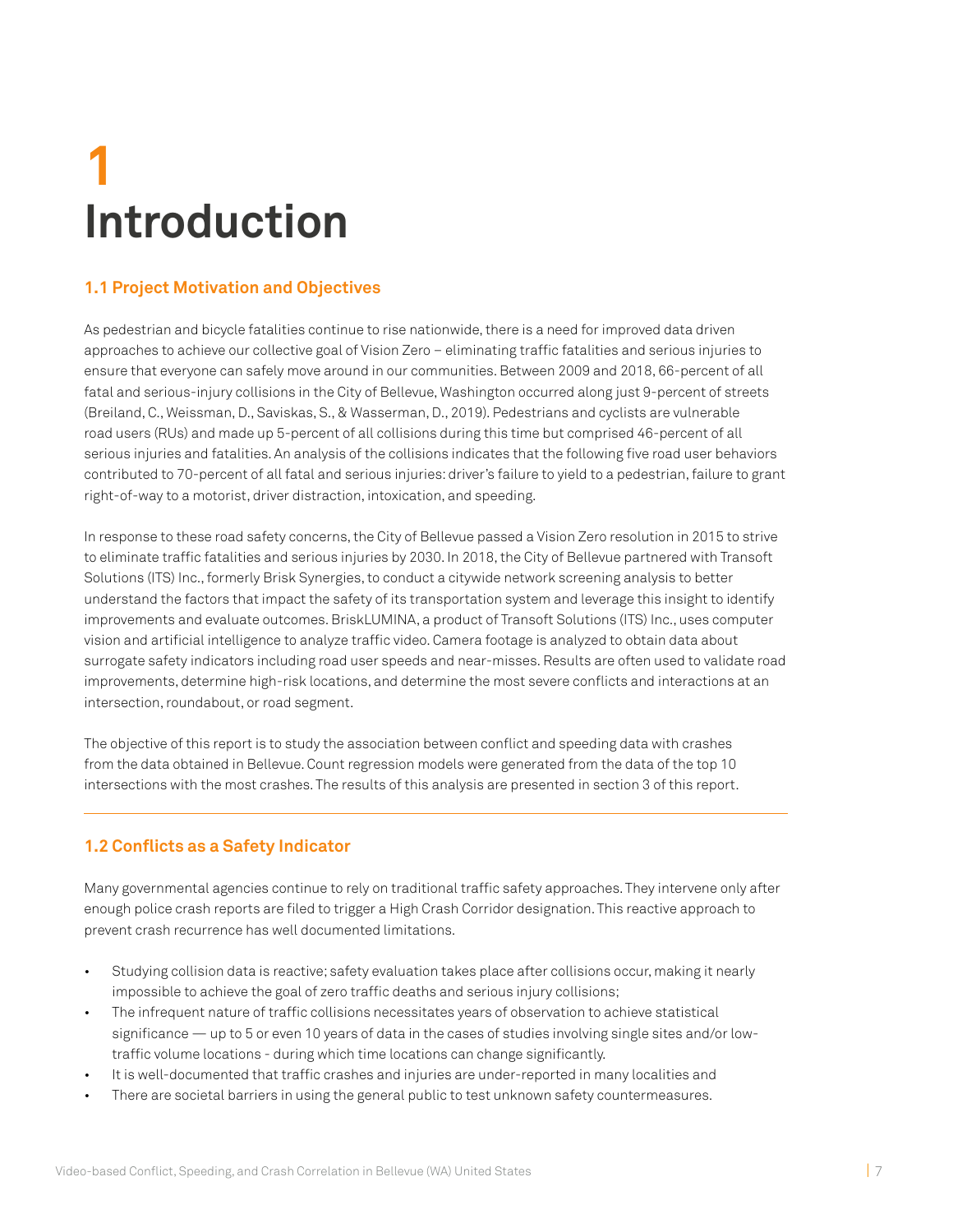Although traffic collisions can happen anywhere, conflicts at specific locations are often early warning signs e.g. recurring instances where a driver abruptly stops because a bicyclist turned in front of them, a pedestrian steps into the path of a bicyclist, or one bicyclist or driver passes by another or a static object at very close spacing. These surrogate warning indicators provide insight into when, where, and why crashes are most likely to occur. Understanding the root causes for traffic conflicts enables local agencies to take proactive, corrective actions to reduce the potential for future crashes.

### **1.3 Past Studies and Research on the Relationship Between Traffic Conflicts and Crashes**

The concept of measuring road safety indirectly, a process which came to be known as the Traffic Conflict Technique (TCT), was first implemented at General Motors (Perkins and Harris, 1968). The technique is based on tabulation of manually observed evasive maneuvers such as braking or lane changes at an intersection. From the observed data, collision rates per "x" number of conflicts for various interaction types were calculated, essentially developing a coefficient that linearly relates conflicts to collisions. The interest in using traffic conflicts rather than crash data to measure safety caught on quickly, and sparked more testing of the TCT in the following years (Baker, 1972; Paddock, 1974; Hauer, 1982).

Shortly thereafter, Hydén (1987) developed the Swedish Traffic Conflicts Technique (Swedish TCT). In this paper, Hydén points out that the proximity to a collision only covers one dimension of a conflict; The potential consequences (severity) in the case that a collision had taken place is another aspect that should be taken into account.

Sayed (1997) estimated the safety at unsignalized intersections using time-to-collision traffic conflicts. Similarly, Sayed and Zein (1998) applied the traffic conflict technique, using data collected from 94 conflict surveys. Regression analysis was used to develop models which relate the number of traffic conflicts to traffic volume and collisions. The regression analysis results indicate that the average hourly conflict rate and the average hourly severe conflict rate correlated reasonably well with traffic volume for both signalized and unsignalized intersections. Strong relationships between collisions and conflicts were obtained for signalized intersections only.

In more recent years, a variety of other models have been applied to study the relationship between conflicts and collisions. Davis et al (2011) and other researchers have developed methods for predicting crash frequency based on structural modelling, or, using probability distributions and simulating thousands of sequences to estimate the probability of each event.

Extending this work, Tarko (2012) modeled the crash probability using the Pareto distribution, which is wellsuited to model extremely rare events. Shahdah et al (2014) estimated crash modification factors (CMF) using data before and after treating a sample of intersections in Toronto by changing left turn signal priority at signalized intersections from permissive to protected-permissive.

While the relationship between traffic conflicts and collisions has been studied in various ways, and it is generally accepted that there is some relationship between the two, previous studies have applied the models to data that is specific to a particular method of measuring conflicts (i.e. manual observation, time-to-collision, post-encroachment time, etc.). Conflict data is unique to the methodology of data collection, as well as the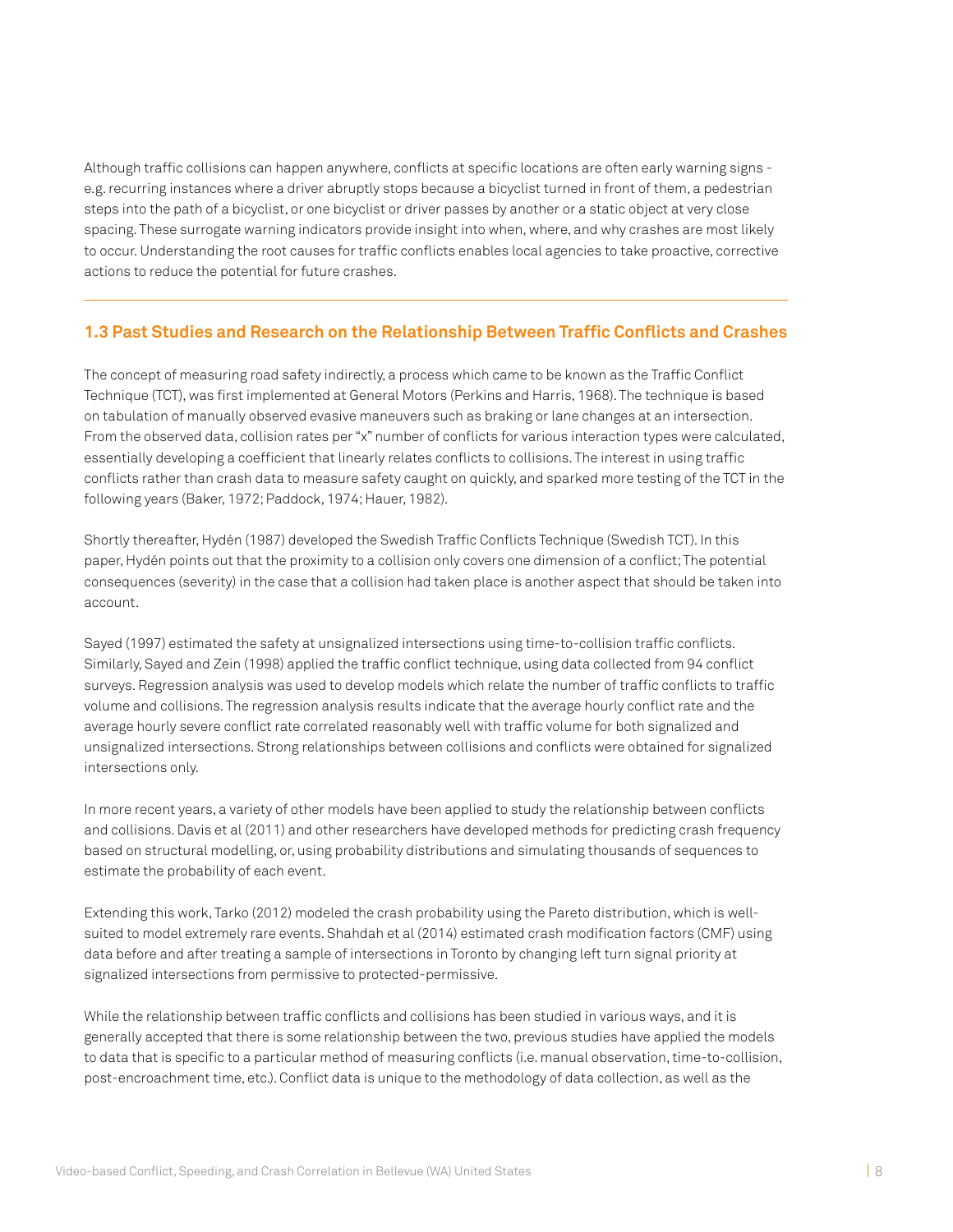methodology and/or software used to process the data. Results from BriskLUMINA are dependent on the camera calibration and Transoft's specific definition of the surrogate safety metrics. Therefore, it is valuable and important to find a relationship between the conflict metric and observed collisions for data from the City of Bellevue.

### **1.4 Speeding in the City of Bellevue**

Speeding is a major concern to many cities around the world. According to the National Highway Traffic Safety Administration (2019), driver speeding was a contributing factor in more than 26-percent of all traffic fatalities in the United States. For driver to driver crashes, the likelihood of fatality increases as speed increases , therefore it is important to assess safety with respect to speed. Speeding is defined as traveling too fast for conditions or in excess of the posted speed limits (ITE, 2016). The motorist must take into consideration a variety of factors such as vehicle capability, roadway features, environmental conditions, surrounding context, presence of other road users, and the speed limit. Even though any type of driver is susceptible to speeding, more common offenders have been found to be young, male drivers; Collision-involved teens have been found to be less likely to obey the speed limit, and generally more likely to take part in risky driving behavior (The Traffic Injury Research Foundation, 2007).

The City of Bellevue has several existing programs managed by Neighborhood Traffic Safety Services that help with speed management. One of the existing programs is the installation of permanent (stationary) radar feedback signs that tell drivers how fast they are going. Additionally, to manage driver speeds and speeding around schools, the City has installed flashing speed zone signs around schools. In another program, residents can request temporary radar signs or police speed enforcement. The City plans on expanding these efforts as part of its Vision Zero Action Plan.

### **1.5 Past Studies and Research on the Relationship Between Driver Speeds and Crashes**

The relationship between driver speeds and crashes has been extensively quantified in the literature. However, the relationship between speed and crash risk is complex, due to the fact that there are many factors that determine to what extent driving speed affects crash risk. For instance, the geometric layout and design speed of a road, traffic volume, and traffic composition all have an effect on the crash risk.

In 1964, an American study (Solomon, 1964) gave substantial weight to the idea that collision rates may be affected not only by mean speeds but also by the "spread" of speeds. The study concluded that most collisions involved drivers who were travelling either much faster or much slower than the mean traffic speed. This relationship was confirmed by Hauer (1971). However, the study was criticized for using drivers' mean traffic speeds rather than those occurring at the time of the collision. That same year, an American study by the Research Triangle Institute (1971) used driver's actual speeds rather than reported speeds, and confirmed this relationship between speeds and collisions. However, after eliminating collisions involving turning maneuvers, the relationship was not so pronounced. These studies were the first to begin looking at the relationship between crashes and speeds. However, they were limited to studying data from rural highways.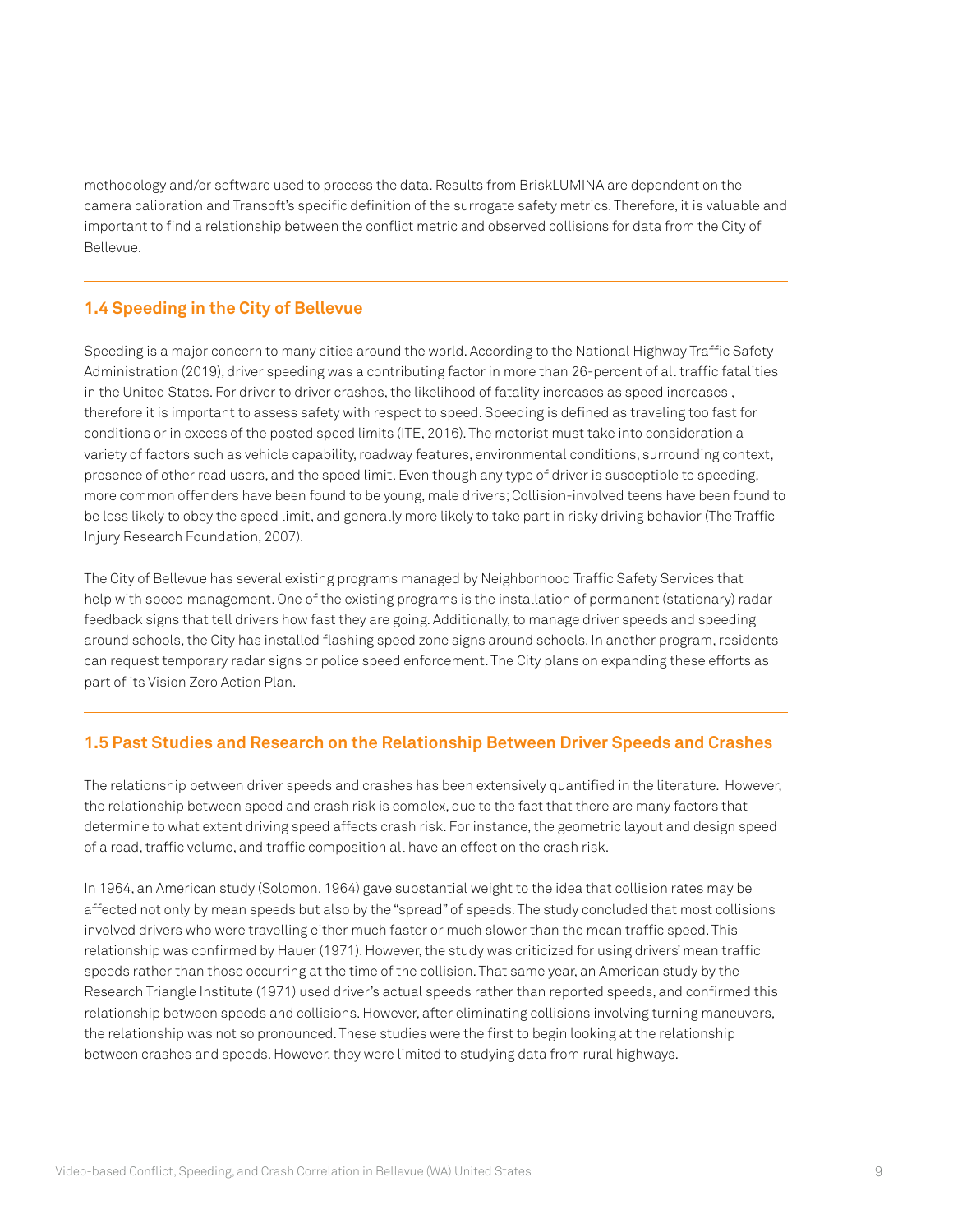Looking at studies performed at urban signalized intersections, Tian (2013) collected crash and speed data at 65 urban signalized intersections, and found that both mean speed and speed standard deviation are positively correlated to crash frequency.

Islam (2016) investigated the relationship between speed and rear-end collisions at urban signalized intersections. The study found that increases in the average, 85th, and standard deviation of speed were associated with increases in the frequency of total, injury, and property-damage-only (PDO) rear-end collisions. Moreover, as the level of speeding increased, collision frequencies were found to increase exponentially.

Other analyses have shown that a change in average speed tends to have a larger effect on crashes and crash severity on rural roads and motorways than on urban and residential roads (Elvik, 2009; Cameron & Elvik (2010). Nilsson (2004) acknowledged that it is difficult to estimate representative speed or speed changes in urban areas due to the variation of speed in space compared with rural areas.

In this report, preliminary analysis will be done to look at the existence of a significant statistical correlation between crash rates and speeding incidence rates at intersections in the City of Bellevue. Excessive speeding infractions are primarily characteristic of through movements at signalized intersections.

### **1.6 Methodology**

For this project, cameras were selected from various intersections throughout the City of Bellevue. After camera selection, the network camera feeds were shared with Transoft Solutions (ITS) Inc. and the video footage was recorded. Traffic cameras recorded footage at the intersections daily for 16 hours, from 6 AM to 10 PM, for the months of August and September in 2019, resulting in just under 1,000 hours of footage for each intersection. The footage was then calibrated on an intersection basis, after which it was processed using LUMINA. Lastly, the data was quality controlled, extracted, and analyzed.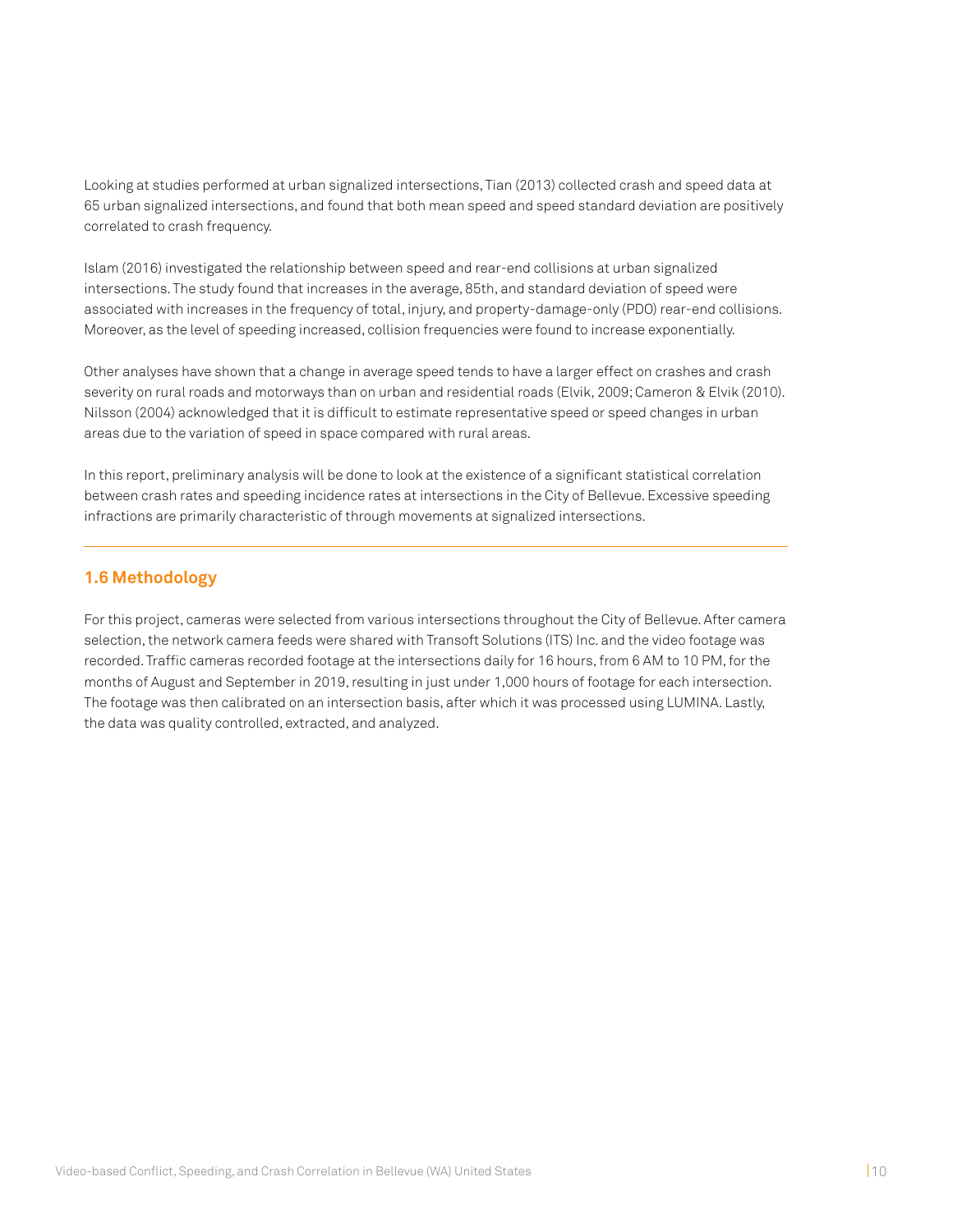# **Network Traffic Data 2**

In this section, crash data from the City as well as conflict and speeding data generated by BriskLUMINA is summarized. The following analysis was completed for seven consecutive days of footage from September 13th to 19th, 2019. This amounted to 112 hours for each intersection, just under 4,500 hours of footage in total. One week of footage was used as some cameras disconnected or had inconsistent frame rates at times.

### **2.1 Crash Data**

Crash data was obtained from the City for all the study intersections for the duration of video recording in addition to the 3 prior years. This amount of data was obtained to ensure that the crash data was abundant yet still relevant to the current state of the intersection and conflict data obtained. Three intersections were omitted from this analysis because they experienced major changes affecting their traffic patterns during the analysis period: 120th Ave NE & NE 8th St, 164th Ave SE & Lakemont Blvd SE, and Lakemont Blvd SE & Cougar Mt Way.

The data was then filtered to match the data to the conflict scenarios defined by the analytics. Rear-end crashes were removed from the crash data, due to the fact that the surrogate safety metric used in this analysis (post-encroachment time) is not fit to analyze rear-end conflicts. Driver-cyclist crashes were also removed from the data due to the lack of reporting of cyclist directionality in the crash data. Lastly, any scenarios that could not be observed due to the field of view of the camera were also removed. With this criteria, 172 crashes were observed at the 37 intersections of this study. The specific movements and road users involved in these crashes are summarized in Table 2.1 and Figure 2.1.

| Table 2.1 - Crash Data by Road Users Involved |                                        |                    |  |  |  |  |
|-----------------------------------------------|----------------------------------------|--------------------|--|--|--|--|
|                                               | Scenario                               | <b>Crash Count</b> |  |  |  |  |
|                                               | Through and Right Turning Drivers      | 27                 |  |  |  |  |
| Merging                                       | Left Turning and Right Turning Drivers | 5                  |  |  |  |  |
|                                               | Through and Left Turning Drivers       | 95                 |  |  |  |  |
| T-Bone                                        | Through and Through Drivers            | 33                 |  |  |  |  |
|                                               | Left Turning Drivers with Pedestrians  | 7                  |  |  |  |  |
| Drivers and<br><b>Pedestrians</b>             | Right Turning Drivers with Pedestrians | 4                  |  |  |  |  |
|                                               | Through Drivers with Pedestrians       | ۸                  |  |  |  |  |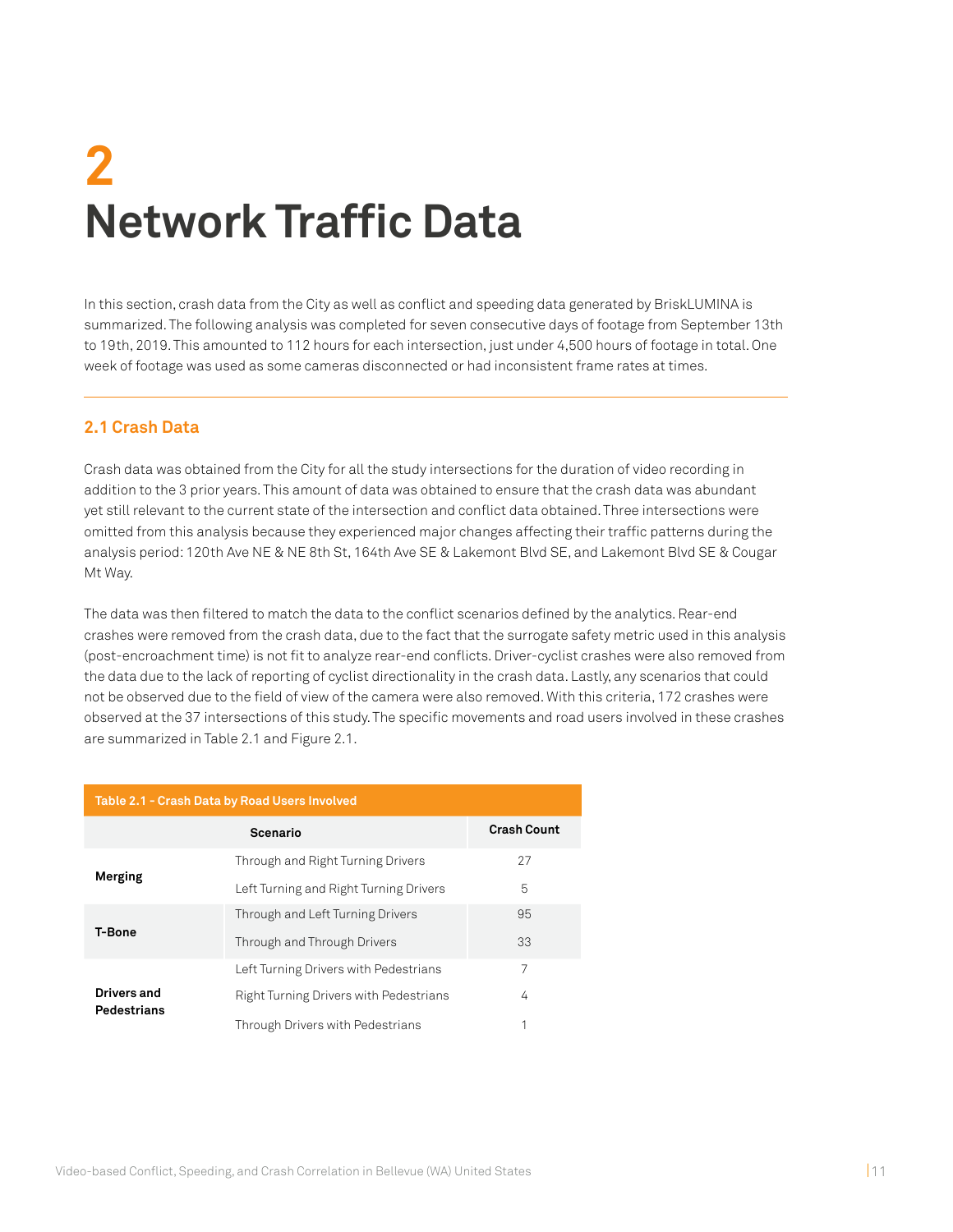



Using the FHWA intersection crash rate calculation (Golembiewski & Chandler, 2011), crash rates were obtained for each road user. These rates expressed as accidents per million entering vehicles (MEV) are displayed in Table 2.2. Results indicated that pedestrians were the more vulnerable road user. On average, a pedestrian was 1.6 times more likely to be involved in a crash than an arbitrary driver was. However, when separating drivers by turning movements, left turning drivers were found the be the most vulnerable road user overall. They were more than 2.5 times more likely to be involved in a crash than either a through driver or a right turning driver and were 1.3 times more likely to be involved in a crash than a pedestrian.

| Table 2.2 - Average Crash Rates by Different Road Users |                      |                                                    |                          |  |  |  |  |
|---------------------------------------------------------|----------------------|----------------------------------------------------|--------------------------|--|--|--|--|
| <b>Crash Type</b>                                       | Movement             | <b>Number of Road Users</b><br>involved in a Crash | <b>Crash Rates (MEV)</b> |  |  |  |  |
| <b>Driver-Driver</b>                                    | <b>Through</b>       | 189                                                | 0.181                    |  |  |  |  |
|                                                         | <b>Left Turning</b>  | 107                                                | 0.463                    |  |  |  |  |
|                                                         | <b>Right Turning</b> | 36                                                 | 0.169                    |  |  |  |  |
| Driver-Pedestrian                                       | All                  | 12                                                 | 0.362                    |  |  |  |  |
|                                                         |                      |                                                    |                          |  |  |  |  |

### **2.2 PET Data**

BriskLUMINA provides information on safety using post encroachment time (PET) as the conflict metric. PET measures the time between successive arrivals at a common location of two crossing road user trajectories. The PET value obtained for conflicts is unique to the calibration performed using BriskLUMINA and is dependent on the speed and location of both road users. A lower PET indicates a situation where a collision was more likely to occur. PETs below 1.5s are considered events of concern, as 1.5s is considered to be the standard human reaction time (Taoka, 1989). PETs below 2 will be denoted as critical conflicts. The number is slightly higher than 1.5s to ensure that conflicts with a slightly higher reaction time are not overlooked. Twenty thousand critical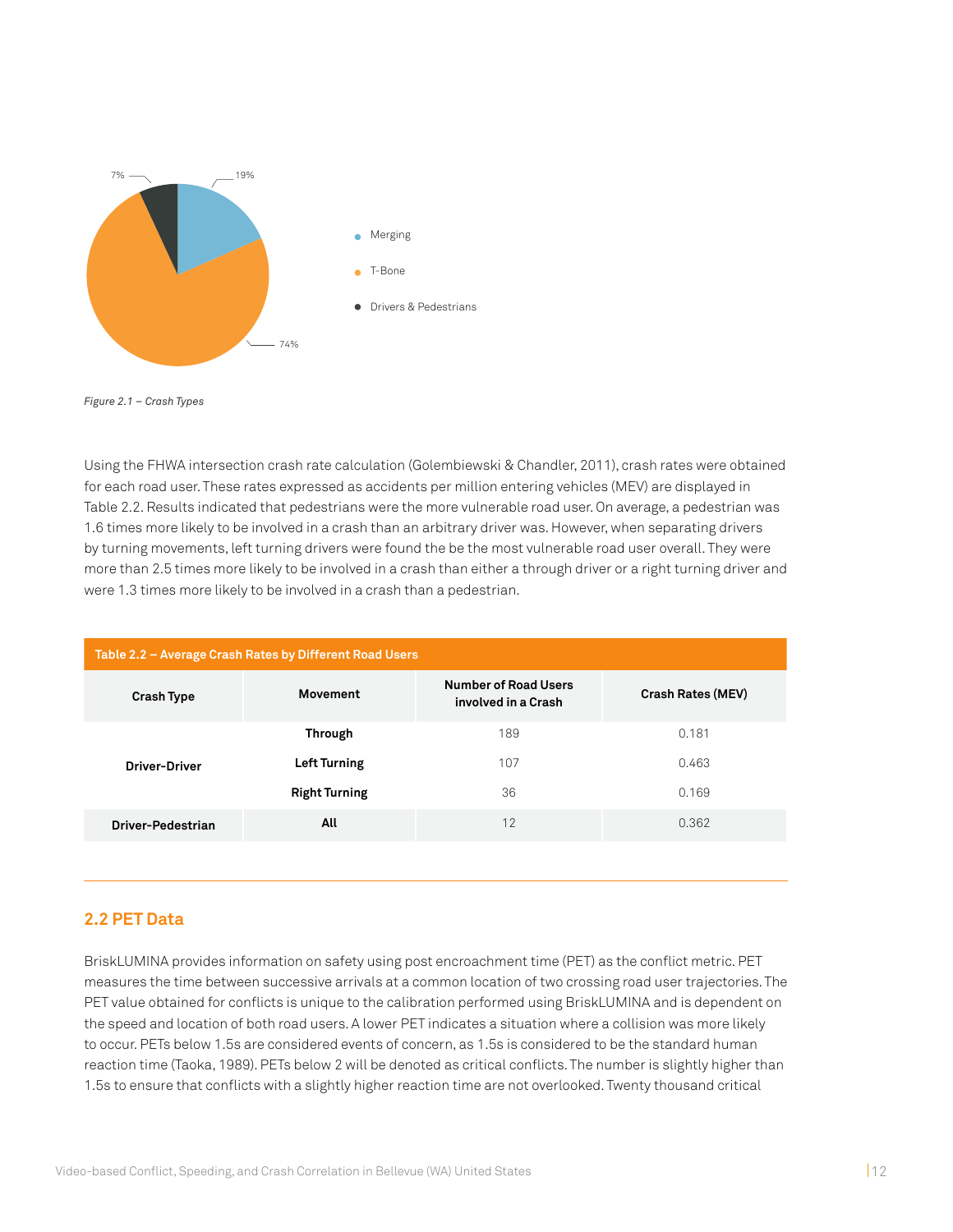conflicts were observed during the week of analysis. PETs between 5 and 10 seconds, are simply considered interactions. Figure 2.2 displays the frequency of conflicts at thresholds of 2s, 3s, 5s, and 10s to observe various trends.



*Figure 2.2 – Frequency of interactions with different PET values*

Driver-driver conflicts made up 97.5-percent of critical conflicts observed. Driver-pedestrian conflicts made up only 1.9-percent of all these conflicts, and driver-cyclist conflicts made up 0.6-percent. Figure 2.3 depicts the conflict breakdown by road user type. Even though cyclists were involved in the least number of critical conflicts, they had the highest conflict rates. Cyclists were 6.5 times more likely to be involved in a conflict with a driver than a pedestrian was and 8.7 times more likely to be involved in a conflict than two drivers. Pedestrians **1%** were 1.3 times more likely to be involved in a conflict with a driver than a driver was with another driver.



**97%** *Figure 2.3 - Critical conflicts by road user types across network*

**97%** Please refer to *Video-based Network-wide Conflict Analysis to Support Vision Zero in Bellevue (WA) United States* for a more detailed analysis of conflicts throughout this network.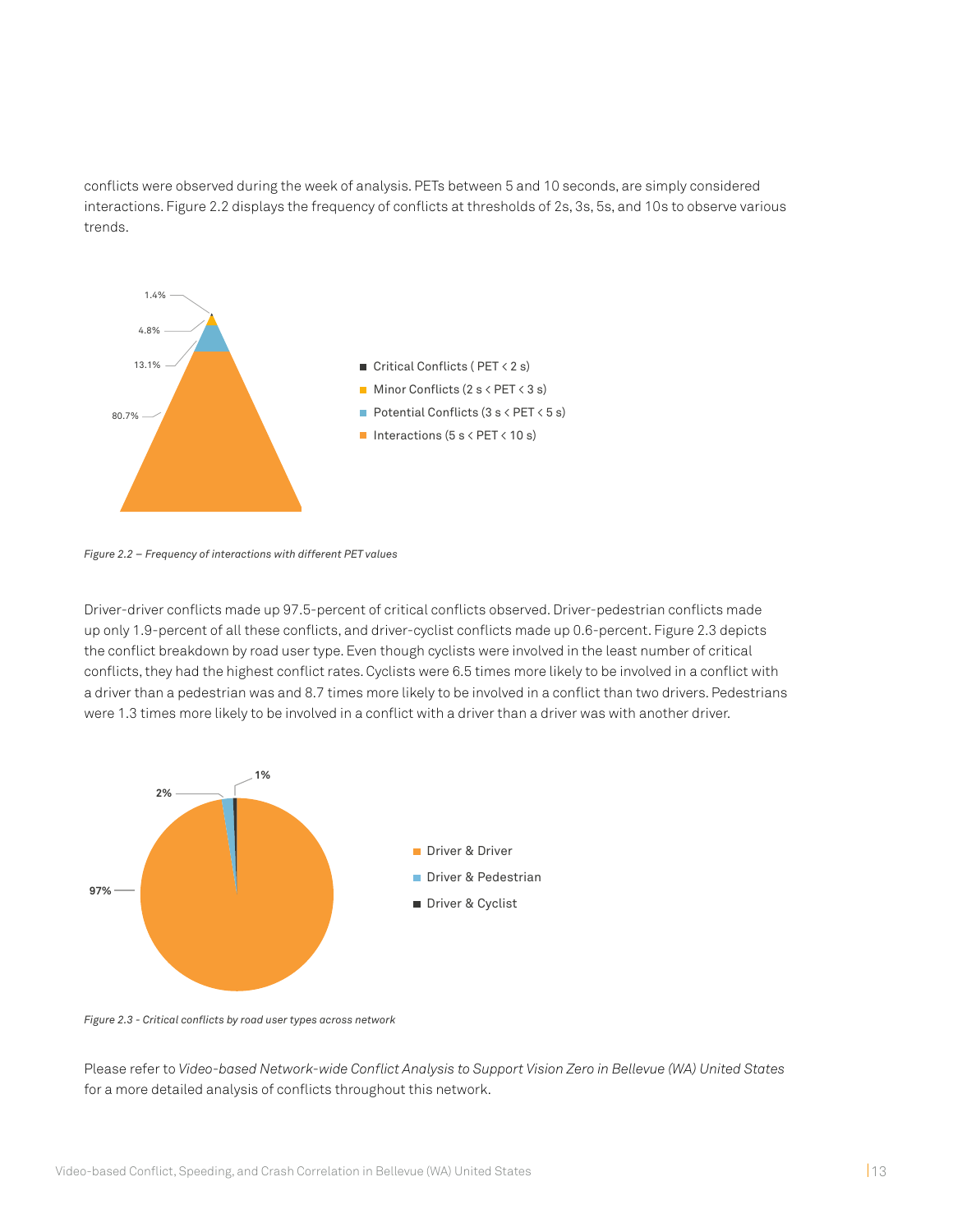### **2.3 Summary of Excessive Speeding Findings in Bellevue**

Driver speeding, as defined by BriskLUMINA, occurs when a road user is traveling above the posted speed limit for more than 20-percent of their moving trajectory. This 20-percent is defined as the 'speeding rate' by BriskLUMINA. A driver's trajectory is bound by the field of view of the camera. Depending on the intersection, it extends between zero to 30-feet from the stop line of each approach. Speeding is limited to motorized road users and uses the speed limits of through movements as the assigned speed limit for the intersection. Any driver driving above the speed limit will have an excessive speed value, defined as the median speed value of the driver's speeding trajectory.

Throughout the network, 870,000 speeding events were observed in August and September 2019, indicating that approximately 10.8-percent of drivers were speeding. The analytics indicated that the majority of the speeding drivers were speeding for only a small portion of their trajectory. This is expected to be the case at intersections as the drivers are not at free-flow conditions. Figure 2.4 depicts the hourly speeding distribution of speeding drivers, and by how much they were driving above the speed limit across the entire network. A volume trendline is added to the graph. The trendline only depicts the change in volume patterns and does not correspond to the actual network volume.



*Figure 2.4 – Weekday hourly speed distribution*

Please refer to *Video-based Network-wide Speed and Speeding Analysis to Support Vision Zero in Bellevue (WA), United States* for a more detailed analysis of speeding throughout this network.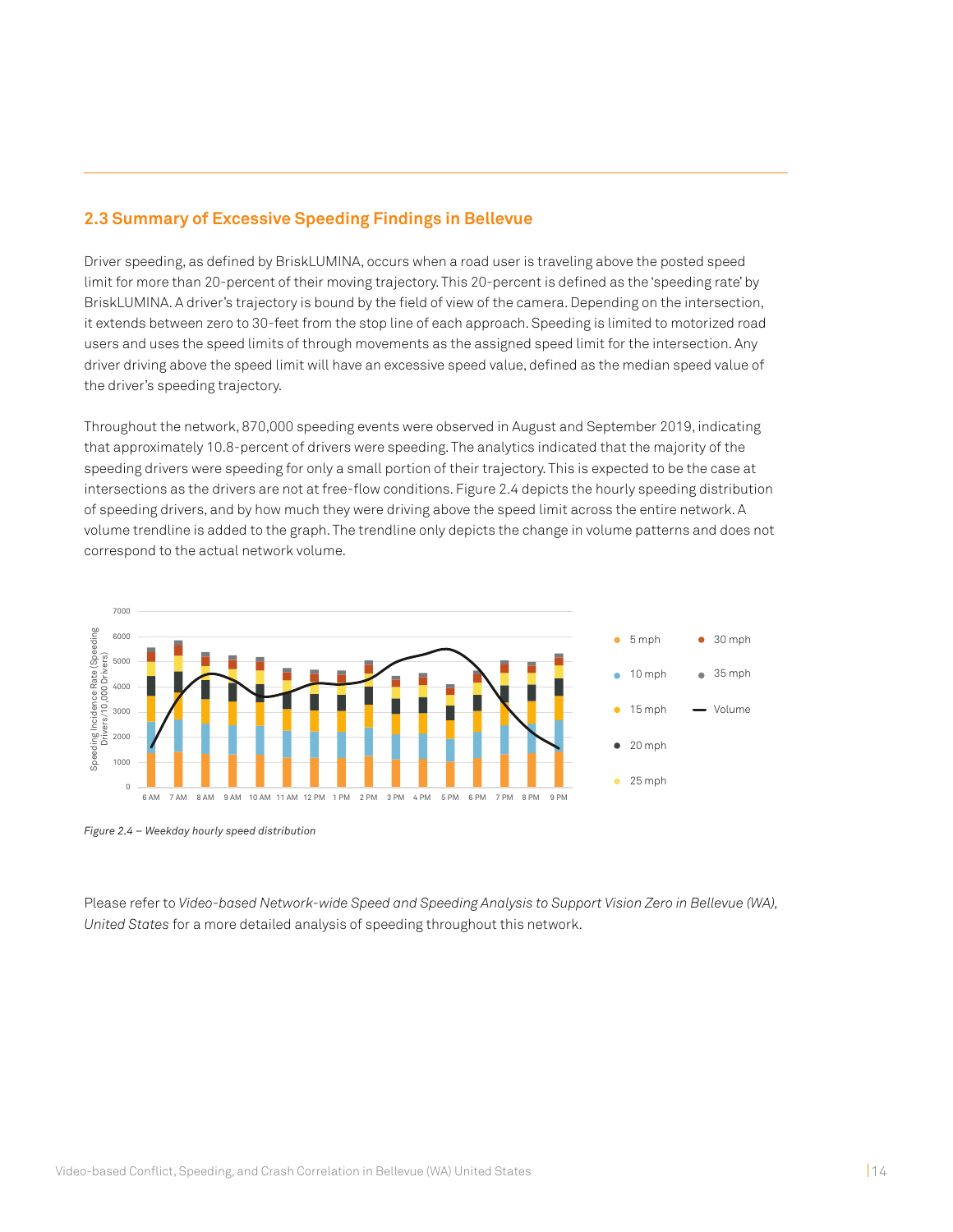# **Statistical Analysis 3**

Ten intersections with the highest number of crashes over the last 3 years were used for this analysis. These intersections are listed in Table 3.1 alongside their crash rates (as calculated by the FHWA equation) and conflict rates (conflicts with PETs < 3s observed per 1 million road users). All but two intersections (108th Ave NE & NE 12th St and 156th Ave NE & Bel-Red Rd) were also among the ten intersections with the most traffic conflicts with PETs < 3s.

| Table 3.1                 |                             |                            |                               |                                                    |
|---------------------------|-----------------------------|----------------------------|-------------------------------|----------------------------------------------------|
| Intersection              | Number of<br><b>Crashes</b> | <b>Crash Rate</b><br>(MEV) | Number of<br><b>Conflicts</b> | <b>Conflict Rate (per 1</b><br>million road users) |
| 112th Ave & Main St       | 14                          | 0.404                      | 5015                          | 26,557                                             |
| 156th Ave NE & Northup Wy | 12                          | 0.304                      | 5309                          | 23,650                                             |
| 124th Ave NE & NE 8th St  | 11                          | 0.332                      | 8766                          | 42,381                                             |
| 108th Ave NF & NF 12th St | 10                          | 0.527                      | 3745                          | 26,429                                             |
| 148th Ave SE & SE 22nd St | 10                          | 0.213                      | 4234                          | 14,279                                             |
| 156th Ave NE & Bel-Red Rd | $\overline{9}$              | 0.300                      | 2491                          | 14,271                                             |
| 108th Ave & Main St       | 8                           | 0.386                      | 4795                          | 38,210                                             |
| 140th Ave NE & NE 8th St  | 8                           | 0.219                      | 4322                          | 18,347                                             |
| 112th Ave NE & NE 12th St | $\overline{7}$              | 0.197                      | 4933                          | 23,012                                             |
| 156th Ave NF & NF 8th St  | 7                           | 0.196                      | 4118                          | 18,318                                             |

Statistical models were fit using the crash data and conflict rates with PETs < 3s (as measured by BriskLUMINA) at the scenario level. Poisson and NB regression techniques were used to investigate the link between crash rates and conflict rates. The following equation shows the basic driver/motor vehicle crash model relating conflict rates observed with the historical crash data in Bellevue:

$$
\lambda = V \times e^{-20.74 C^{0.298}}
$$

Where λ is the total number of crashes (driver-driver or driver-pedestrian) during the study period. V is the total volume at the intersection and C is the total number of conflicts with PETs < 3s during the study period.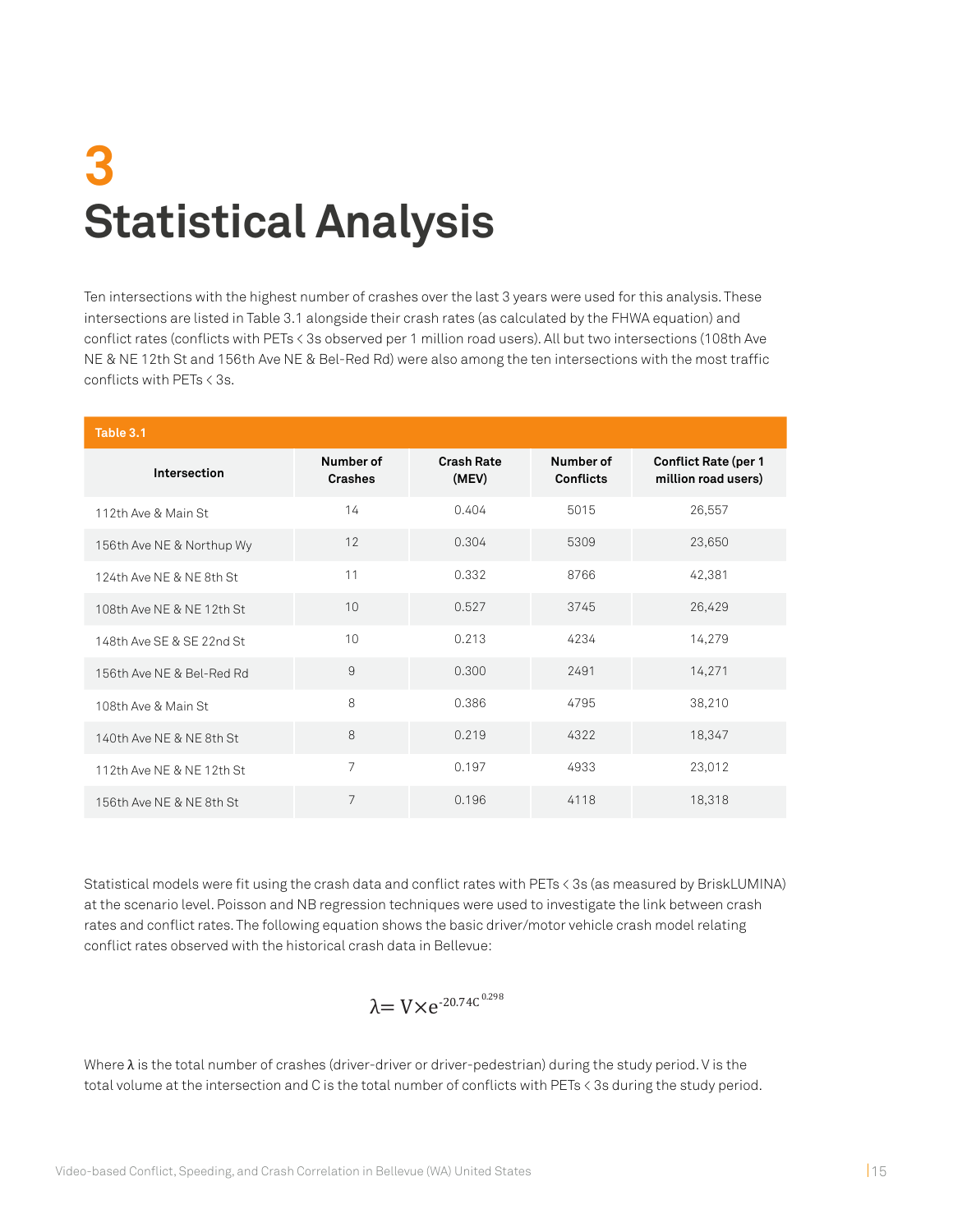The model indicates that a non-linear association between  $\lambda$  and the two predictors exists. An increase in either volume or conflicts with PETs < 3s correlates to an increase in crashes. This relationship is statistically significant and has a pseudo R-squared of 0.380. The outputs of the model can be found in the Table 1 of the appendix. Such an R-squared value is considered high given the nature of the correlation. Modelling human behavior is a complex endeavor and there are potentially thousands of explanatory variables that each capture a small element of the relationship. This strong association indicates that 38% of the relationship between conflicts and crashes at these intersections can be captured using a single variable.

Additionally, another statistical model was fit, using the same techniques, to study the link between speeding incidence rates (as defined and measured by BriskLUMINA) and crash rates at these intersections. As excessive speeding was only observed for through movements, only crashes with through drivers were considered. However, unlike the previous correlation, no statistically significant correlation was found between these two rates. The outputs of the model are in Table 2 of the appendix and show extremely high p-values.

There are a few explanations as to why a relationship between crashes and speeding may have not been found for this study. Firstly, the study looked at the frequency of speeding events. Most research has looked at speed standard deviation, therefore accounting not for the frequency of speeding events, but for the difference in speed of the events compared to the posted speed limit. Additionally, the study does not include crash data for rear-end conflicts. This likely has an effect on the speed-crash relationship. Finally, it is possible that the relationship is not pronounced because the study looks at urban signalized intersections; studies have shown that changes in speed tends to have a larger effect on crashes at rural roads compared to urban and residential roads (Elvik, 2009; Cameron & Elvik, 2010).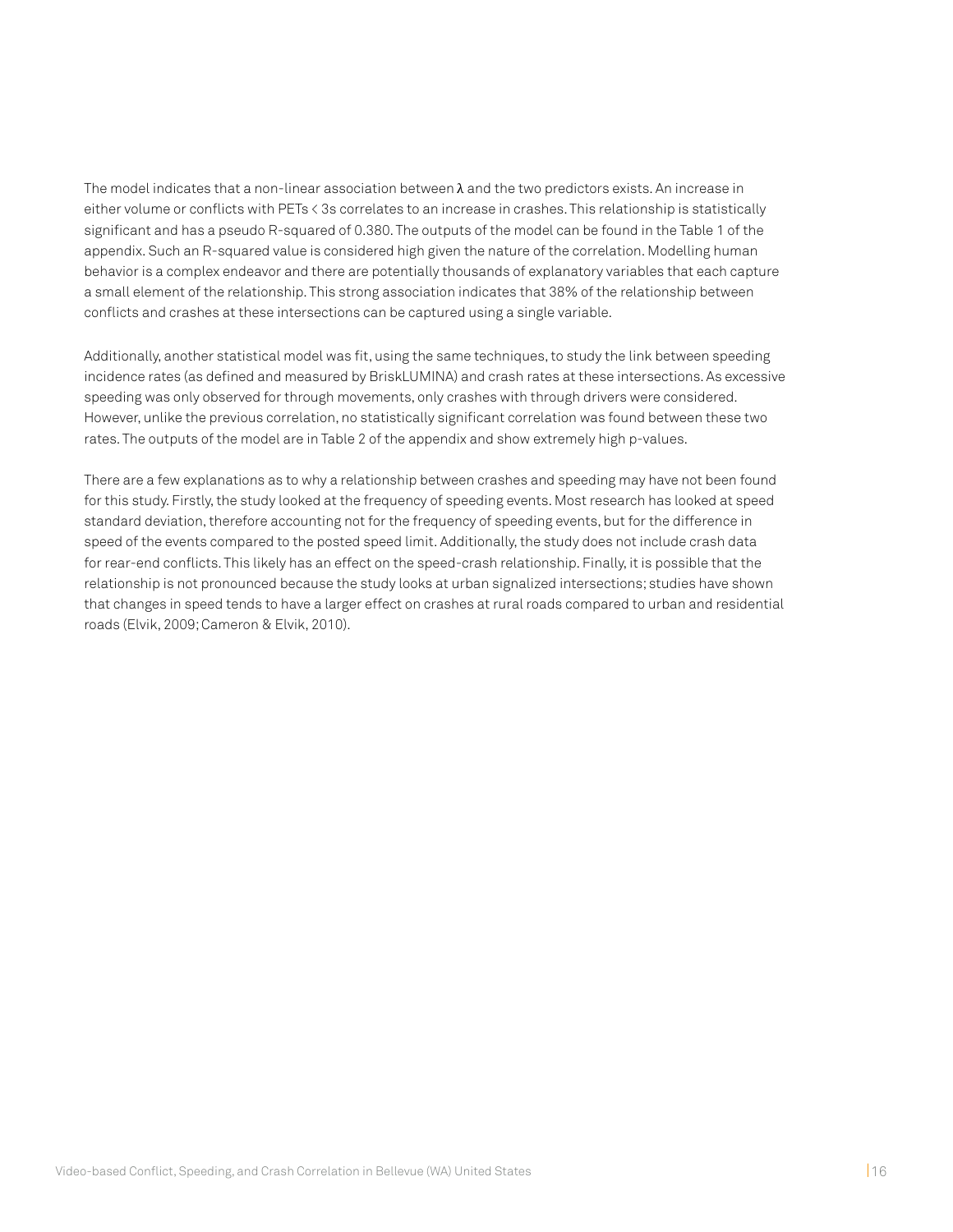# **Intersection Analysis 4**

An analysis was performed on conflict and speeding data at 112th Ave and Main St, which was the study intersection with the highest number of identifiable crashes. The intersection is depicted in Figure 4.1. The road user trajectories are depicted in Figure 4.2 and the average hourly volumes are summarized in Table 4.3.





*Figure 4.1 - Aerial image of intersection Figure 4.2 - Aerial image with aerial trajectories*

| Table 4.1 - Average Hourly Weekday Driver Volumes |            |           |              |           |           |        |            |     |           |           |     |                 |    |            |   |
|---------------------------------------------------|------------|-----------|--------------|-----------|-----------|--------|------------|-----|-----------|-----------|-----|-----------------|----|------------|---|
|                                                   | Northbound |           |              | Eastbound |           |        | Southbound |     |           | Westbound |     |                 |    | Crosswalks |   |
|                                                   | Thru       | <b>RT</b> | $\mathsf{I}$ | Thru      | <b>RT</b> | $\top$ | Thru       | RT. | $\perp$ T | Thru      | RT. | N.              | F. | S.         | W |
| 119                                               | 195        | 41        | 99           | 276       | 93        | 50     | 191        | 14  | 72        | 336       | 42  | 10 <sup>1</sup> | 10 |            |   |

14 crashes were correlated to scenarios detected by BriskLUMINA. 13 of these were T-bone crashes. Nine crashes were between left turning and through drivers, and 4 crashes were between pairs of through drivers. Five left turning versus through crashes occurred along the North-South corridor and four were along the East-West corridor. A single merging crash was recorded.

Of the 40 intersections, 112th Ave and Main St had the third highest number of critical conflicts. This intersection also had the fourth highest number of conflicts involving through and left turning drivers. At the intersection level, 99-percent of critical conflicts were between left turning and through drivers. The remaining 0.9-percent was between drivers and pedestrians, and 0.1-percent was between through and through drivers. Table 4.2 displays the driver crash rates, critical conflict rates, and speeding incidence rates at this intersection.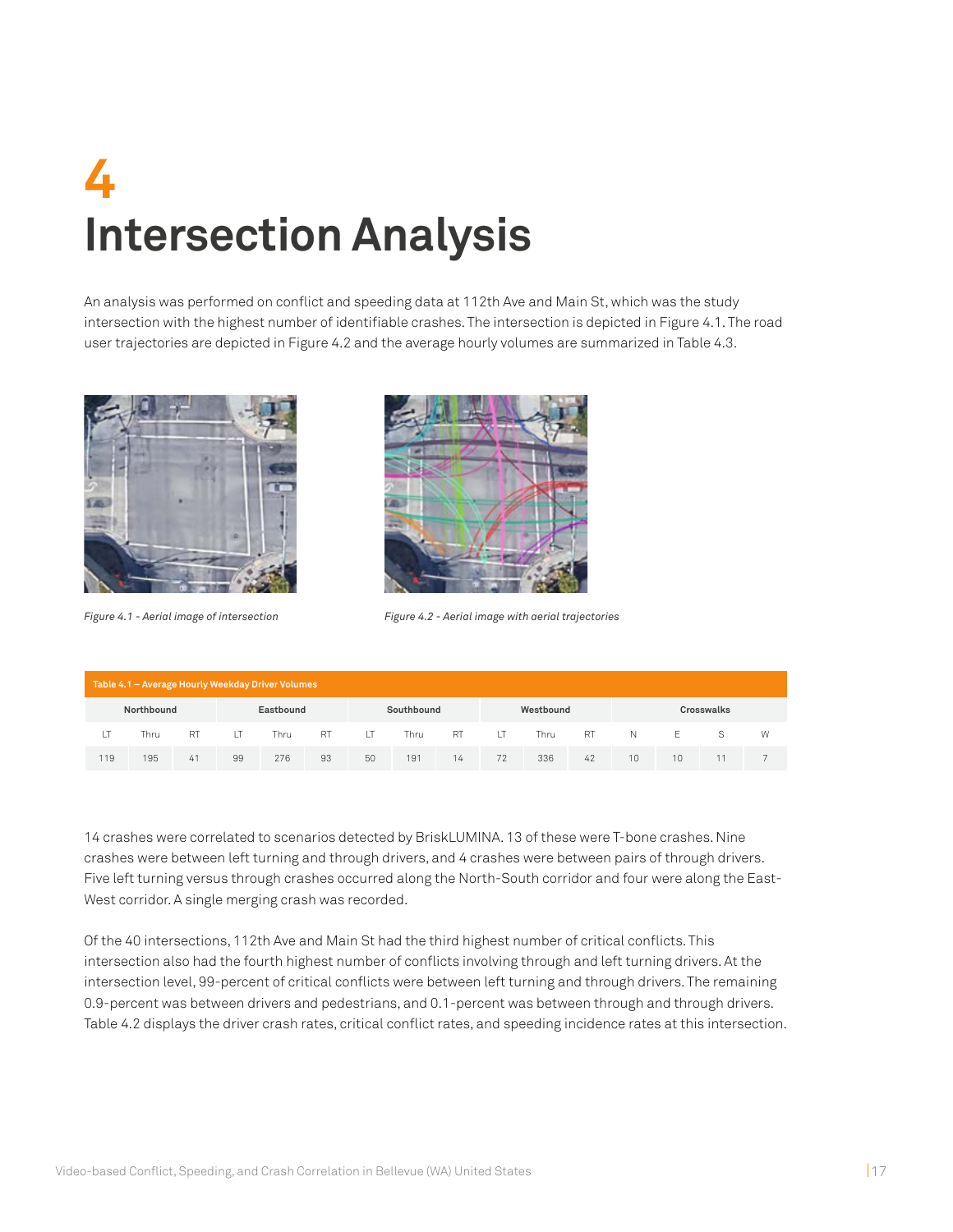| Table 4.2                                                        |            |        |           |      |             |            |      |       |           |      |             |           |
|------------------------------------------------------------------|------------|--------|-----------|------|-------------|------------|------|-------|-----------|------|-------------|-----------|
| Rates                                                            | Northbound |        | Eastbound |      |             | Southbound |      |       | Westbound |      |             |           |
| (MEV)                                                            | LT         | Thru   | <b>RT</b> | LT   | <b>Thru</b> | <b>RT</b>  | LT   | Thru  | <b>RT</b> | LT   | <b>Thru</b> | <b>RT</b> |
| Crash<br>(MEV)                                                   | 1.14       | 1.13   | 0.0       | 0.99 | 0.71        | 0.49       | 1.74 | 1.23  | 0.0       | 1.20 | 0.57        | 0.0       |
| <b>Critical</b><br>Conflict<br>(per 10,000<br><b>Road Users)</b> | 8.0        | 15.0   | 6.0       | 10.0 | 6.0         | 2.0        | 57.0 | 5.0   | 0.0       | 23.0 | 3.0         | 0.0       |
| Speeding<br>(per 10,000<br><b>Road Users)</b>                    | 0.0        | 1582.0 | 0.0       | 0.0  | 245.0       | 0.0        | 0.0  | 284.0 | 0.0       | 0.0  | 2.0         | 0.0       |

The top three movements with the highest crash rates are in line with the top three movements with the highest conflict rates (Southbound left turning movement, westbound left turning, northbound through). Figure 4.3 shows a conflict in which the southbound left turning driver makes a left turn originating from the rightmost lane, and gets into a conflict with a northbound through driver.



*Figure 4.3 – Southbound left turning and northbound through driver conflict at 112th Ave & Main St*

Figure 4.4 depicts a conflict between a westbound left turning driver and an eastbound through driver.



*Figure 4.4 – Westbound left turning and eastbound through driver conflict at 112th Ave & Main St*

In terms of speeding, no clear relationship was seen when looking at crash rates and speeding incidence rates. The movements with the highest crash rates were not the same as the movements with the highest speeding incidence rates.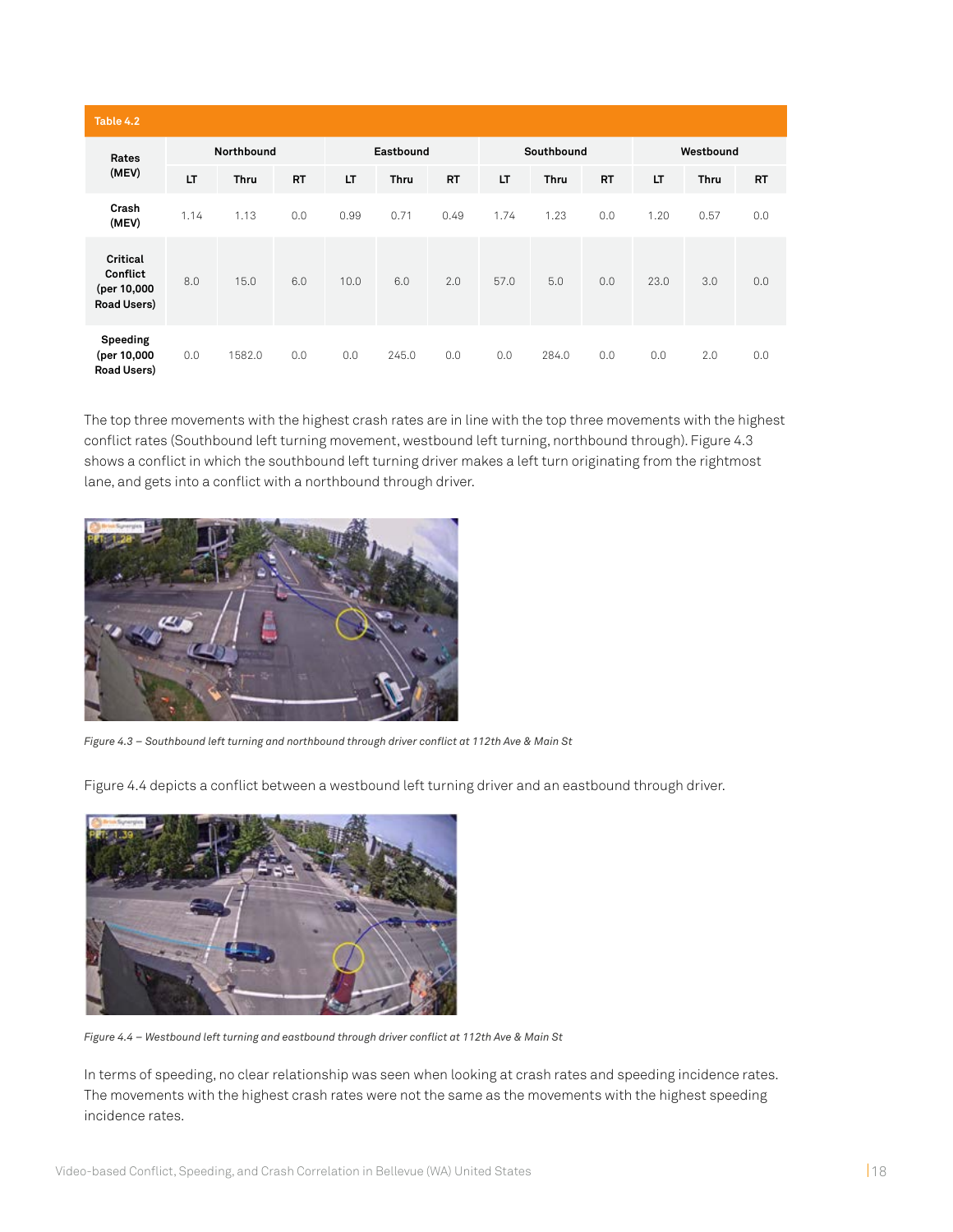# **Conclusion 5**

This work introduces a unique application of a large-scale network screening using video data from traffic surveillance cameras and BriskLUMINA, a specialized automated-road-safety platform. Over 4,000 hours of video footage from 40 intersections with varied urban densities and land uses were analyzed for conflicts and speeding incidence across the City of Bellevue.

Crash data indicated that the most common road user crash is between left turning drivers and pedestrians. Conflict data showed that left turning drivers are most frequently involved in conflicts. Drivers were slightly more likely to be involved in a conflict with a pedestrian than with another driver. Speeding data indicated that almost one tenth of all drivers were speeding across the network

Crash frequency models using 10 intersections were developed using count regression techniques for investigating the relationship between crashes and conflicts and crashes and speeding. Conflicts and volumes were shown to have a positive non-linear association with crash occurrence. The statistically significant association of these two crashes contributing factors is a first step towards the development of crash prediction models based on conflicts crashes. No statistically significant relationship was found between speeding incidence and crashes at these intersections. Additionally, the intersection with the highest number of crashes, 112th Ave & Main St, was assessed and the movements with the highest crash rates were the same as the top movements with the highest conflict.

### **5.1 Lessons Learned**

This joint project between the City of Bellevue, Together for Safer Roads, and Transoft Solutions (ITS) Inc. is the first of its kind. Tens of thousands of hours of footage were collected and tens of millions of road users were anonymously detected. Due to the extensive amount of data, video processing (and reprocessing) was lengthy and costly. To reduce the cost and time, less hours of footage can be processed, either for a shorter duration or using less hours of footage a day. Additionally, as this study relies on video analytics, the quality of the video footage is extremely important. The network cameras used by the city were of extremely high quality and were located at a height so as to capture the entire intersection and movements clearly. However, issues were encountered as some cameras moved slowly over time resulting in missing data within some regions of the camera's field of view, and delays due to recalibration. Additionally, a few of the cameras had inconsistent frame rates which meant additional quality control was required to delete false positive results. Lastly, weather conditions sometimes led to the obstruction of parts of the camera lens due to snow or rain drops. Similar projects in the future will place greater emphasis on the site selection based on the camera's field of view alongside weather conditions and the data collection period.

### **5.2 Limitations**

The correlations identified in this study are promising but need further validation using data from other cities. Also, the results of the conflict rates from the video analytics are applicable to the trajectory data collection,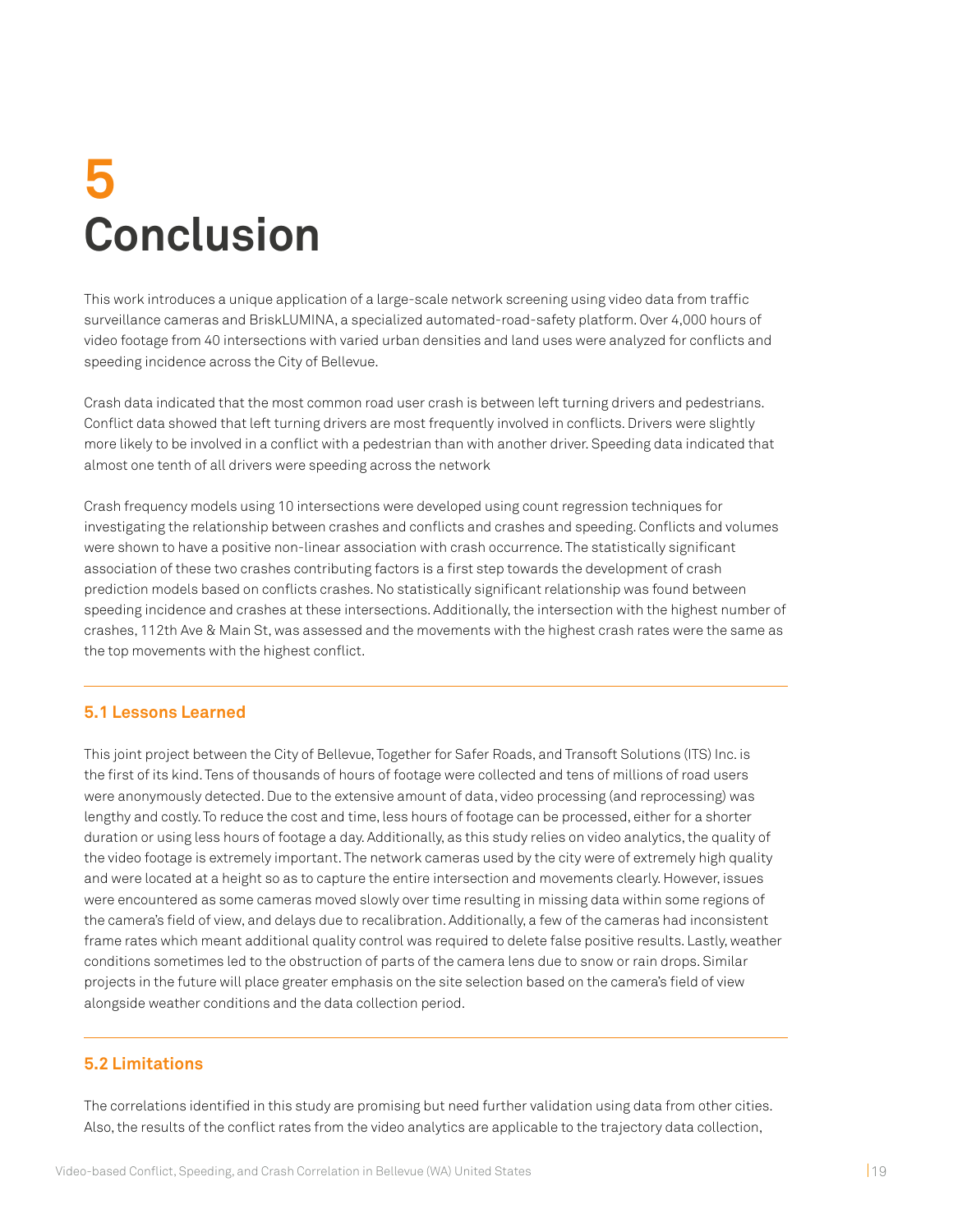filtering, quality control processes, and method of PET estimation used by BriskLUMINA. Additionally, the size of the data, while relatively large compared to other studies, needs to be made larger, with a greater variety of sites, and other explanatory factors to be able to provide conclusive predictive models that are not overfit to the signalized intersection dataset in Bellevue and in this report.

### **5.3 Related Work**

The data used in this report is part of a bigger project with the City of Bellevue, Together for Safer Roads, and Transoft Solutions (ITS) Inc. Two additional reports have been produced on network screening and conflict analysis and speeds and speeding.

#### **5.4 Future Work**

While the amount of data used to look at an association between conflicts and crashes in Bellevue is significant, more robust models should be built to generalize the correlation found in this report. Data would need to be obtained from more cities, varied road infrastructure, greater variance in geometry, different weather conditions, more safety indicators, among several other factors.

#### **5.5 Acknowledgements**

We would like to thank Dr. Yinhai Wang – director of the Smart Transportation Applications and Research Laboratory (STAR Lab) at the University of Washington (UW) and director for Pacific Northwest Transportation Consortium (PacTrans), USDOT University Transportation Center for Federal Region 10 – for helping in the definition of this project and in the revision of the final report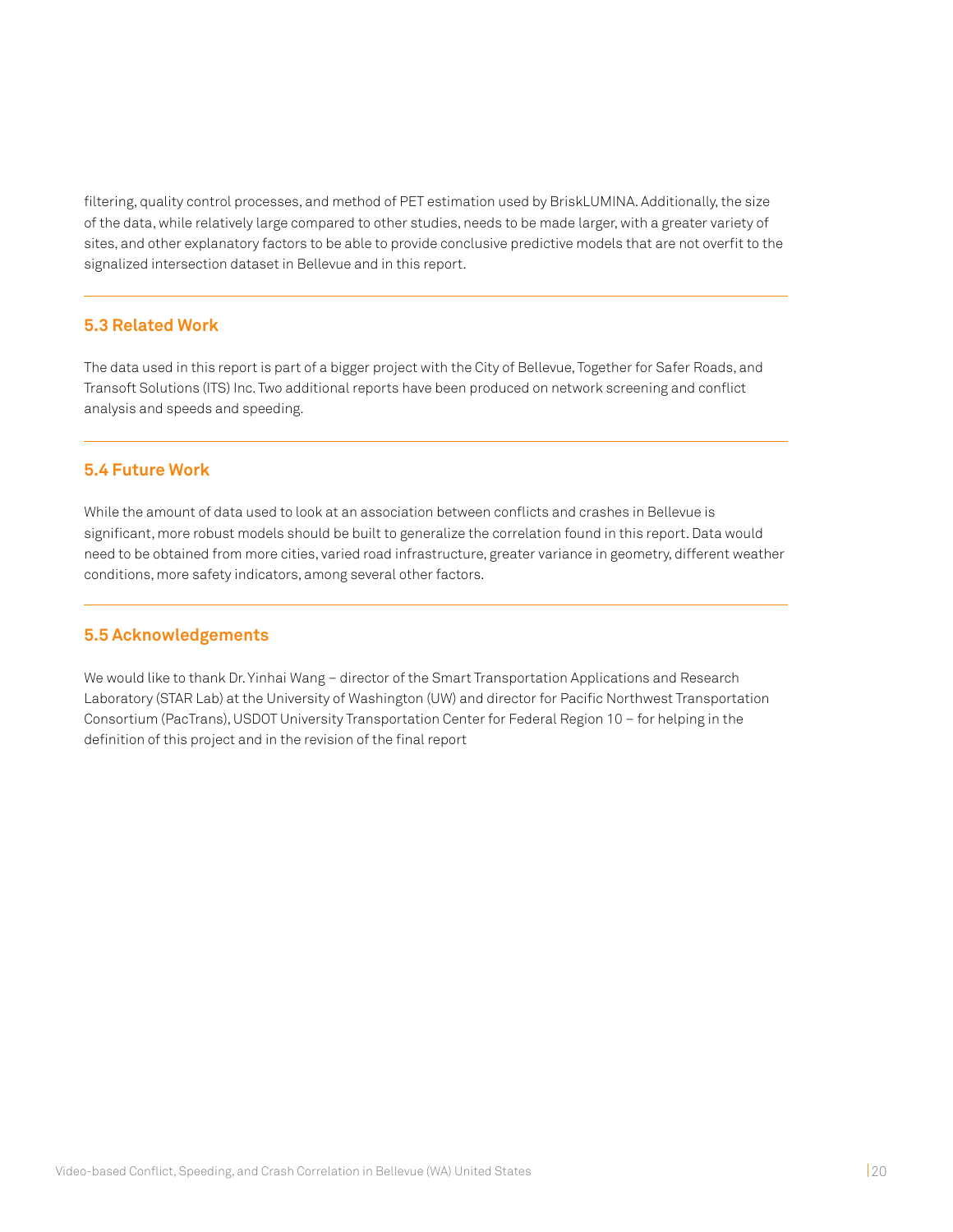# **Bibliography 6**

Baker, William T. (1972). An evaluation of the traffic conflicts technique. Highway Research Record,(384);18.

Cameron, M. H. & Elvik, R. (2010). Nilsson's Power Model connecting speed and road trauma: Applicability by road type and alternative models for urban roads. Accident Analysis and Prevention, 42, 1908-1915.

Davis, G.A., J. Hourdos, H. Xiong, and I. Chatterjee. (2011). Outline for a Causal Model of Traffic Conflicts and Crashes. Accident Analysis and Prevention, 43, 1907–1919.

Elvik, R. (2009). The Power Model of the relationship between speed and road safety: update and new analyses. TOI Report ; 1034/2009. Oslo, Institute of Transport Economics TOI.

Golembiewski, G.A. and Chandler, B. (2011). Road Safety Information Analysis: A Manual for Local Rural Road Owners. U.S Department of Transportation Federal Highway Administration.

Hauer, E. (1971). Accidents, overtaking and speed control. Accident Analysis and Prevention, 3, 1-13.

Hauer, E. (1982). "Traffic Conflicts and Exposure." Accident Analysis and Prevention, 14(5), 359–364.

Hydén, C. (1987). The Development of a Method for Traffic Safety Evaluation: The Swedish Traffic Conflicts Technique. Ph.D. dissertation. Lund University, Department of Traffic Planning and Engineering.

Islam, M. T. (2016). Investigating the Speed and Rear-End Collision Relationship at Urban Signalized Intersections. Transportation Research Record: Journal of the Transportation Research Board, 2601(1), 10-16. doi:10.3141/2601-02

ITE. (2016) Speed as a Safety Problem. (n.d.). Retrieved from https://www.ite.org/technical-resources/topics/ speed-management-for-safety/speed-as-a-safety-problem/ National Highway Traffic Safety Administration. (2019, December 12). Speeding. Retrieved from https://nhtsa. gov/risky-driving/speeding

Nilsson, G. (2004). Traffic safety dimensions and the power model to describe the effect of speed on safety. Bulletin 221, Lund Institute of Technology, Lund.

Paddock, Richard D. (1974). The traffic conflict technique: An accident prediction method. Department of Transportation, Division of Highways, Bureau of Traffic Control, State of Ohio.

Perkins, Stuart R. and Harris, Joseph L. (1968). Traffic conflict characteristics-accident potential at intersections. Highway Research Record, (225).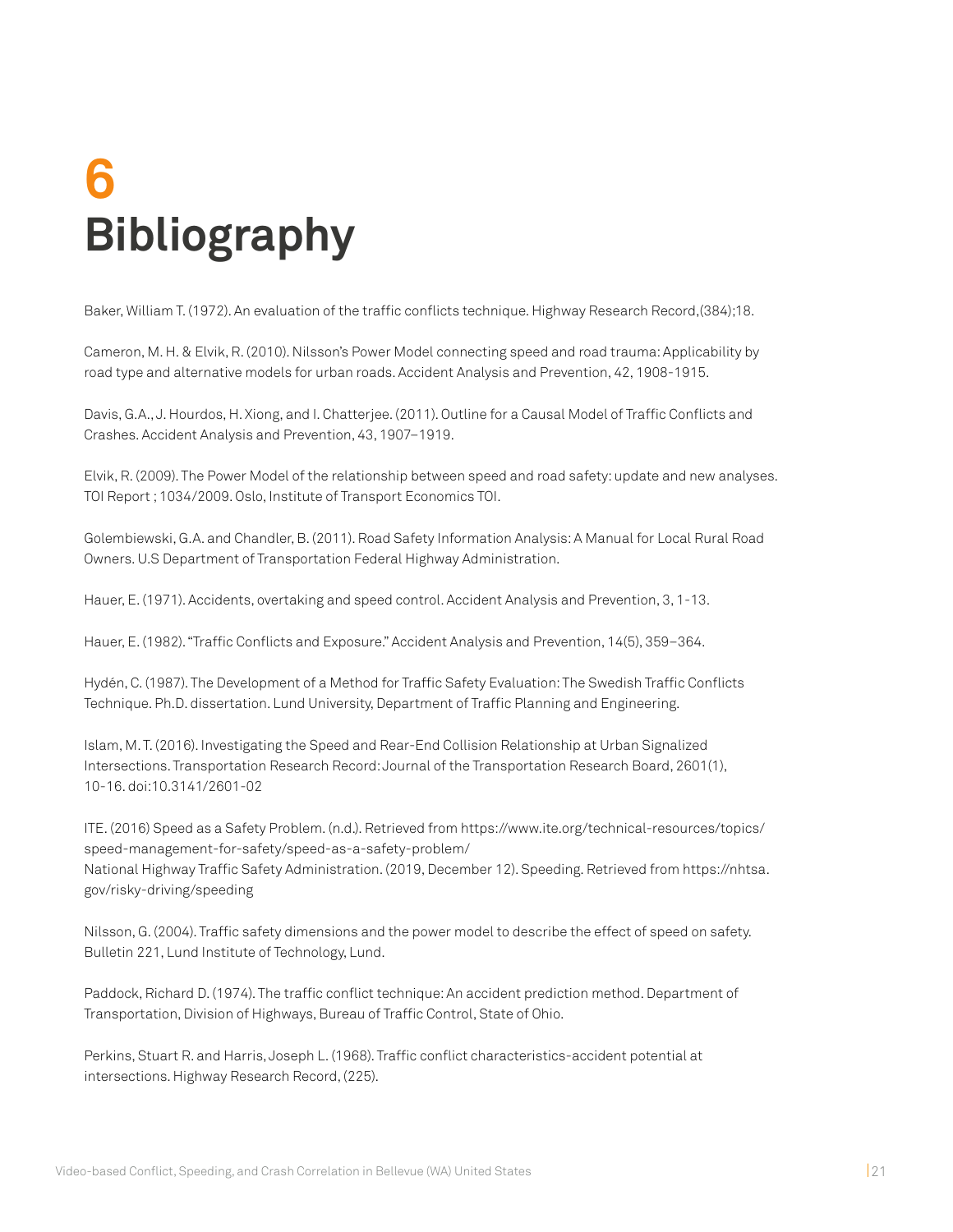Research Triangle Institute. (1971). Speed and Accidents. Vol 1, RTI report Su-409, prepared for the National Highway Safety Bureau, US Department of Transportation.

Sayed, T. (1997). Estimating the Safety of Unsignalized Intersections Using Traffic Conflicts. Transportation Research Record: Journal of the Transportation Research Board.

Sayed, T. & Zein, S. (1998). Traffic Conflict Standards for Intersections. Transportation Planning and Technology, 22(4), 309-323.

Shahdah, U., F. Saccomanno, and B. Persaud. (2014). Integrated Traffic Conflict Model for Estimating Crash Modification Factor. Accident Analysis and Prevention, 71, pp. 228-235.

Solomon, D. (1964). Accidents on main rural highways related to speed, driver and vehicle in Michigan: Effects on injury and death. UMTRI report 89-28.

The Traffic Injury Research Foundation. The Road Safety Monitor: Excessive Speeding. (2007). Retrieved from https://tirf.ca/wp-content/uploads/2017/02/rsm\_speeding-2007-final.pdf

Taoka, G. T. (1989). Brake Reaction Time of Unalerted Drivers. ITE Journal. Retrieved from https://pdfs. semanticscholar.org/4f74/cc5b40ce61027e81912db82f305a7f967c11.pdf

Tarko, A.P. (2012). Use of Surrogates and Exceedance Statistics to Estimate Road Safety. Accident Analysis and Prevention, 45, pp. 230-240.

Tian, Z. (2013). Speed-accident Relationship at Urban Signalized Intersections. Procedia - Social and Behavioral Sciences, 96, 1383-1388. doi:10.1016/j.sbspro.2013.08.157